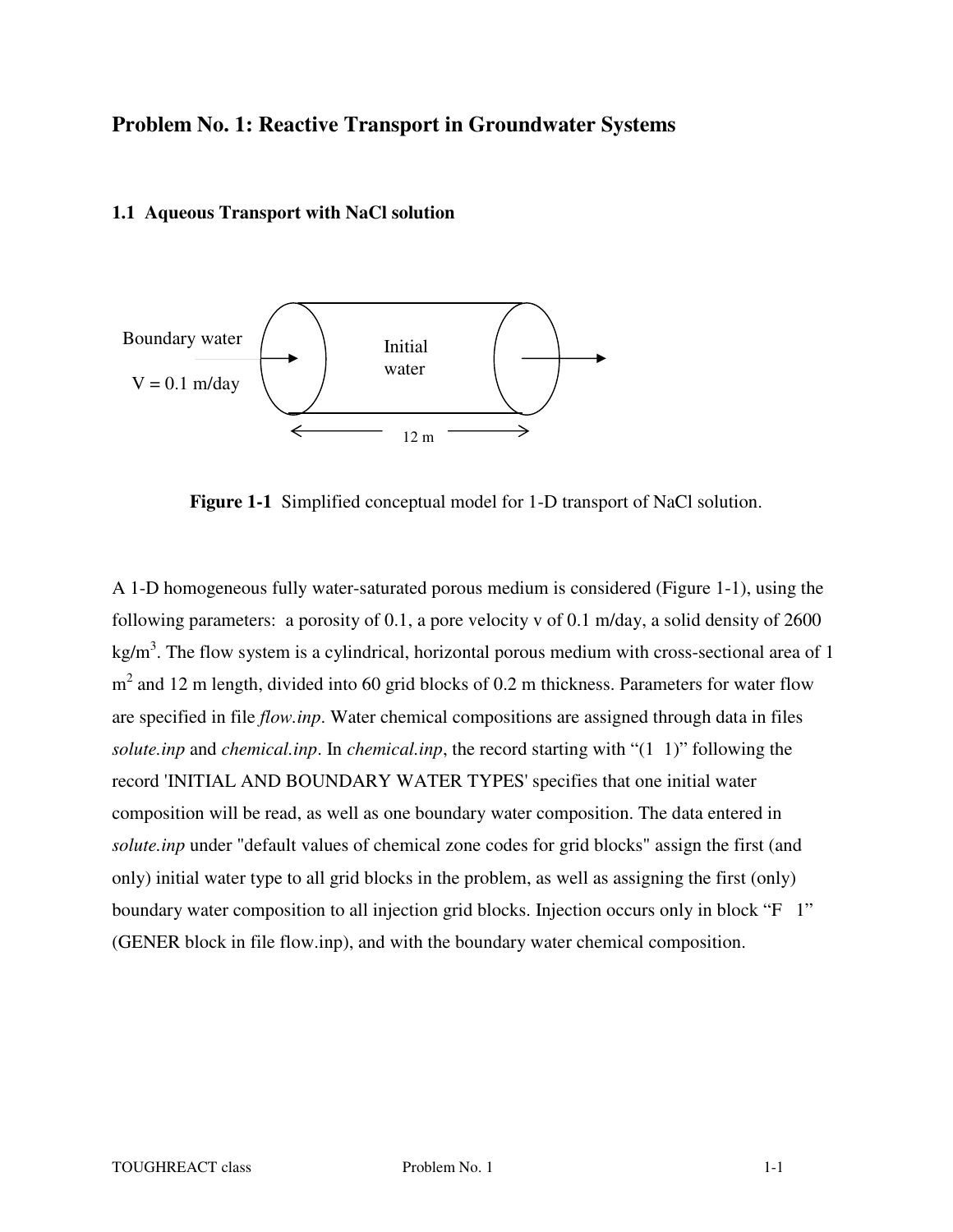The EOS1 flow module (water and heat transfer) is used. **The complete input and output files are given in subdirectory: ~/problem-1/run\_RT)**.

A total of four species are simulated,  $H_2O, H^+$ , Na<sup>+</sup>, and Cl<sup>-</sup>. The species names must appear in the primary species block of the thermodynamic database. Initial concentrations for all four species are set equal to a very small value of  $10^{-10}$  mol/kg (practically zero, because TOUGHREACT uses log10 calculations for concentrations in order to avoid convergence problems). The inlet concentrations are set equal to  $10^{-1}$  mol/kg for all four species. The results are presented in Figure 1-2.



Figure 1-2. Distribution of Cl concentration (mol/l) at different times.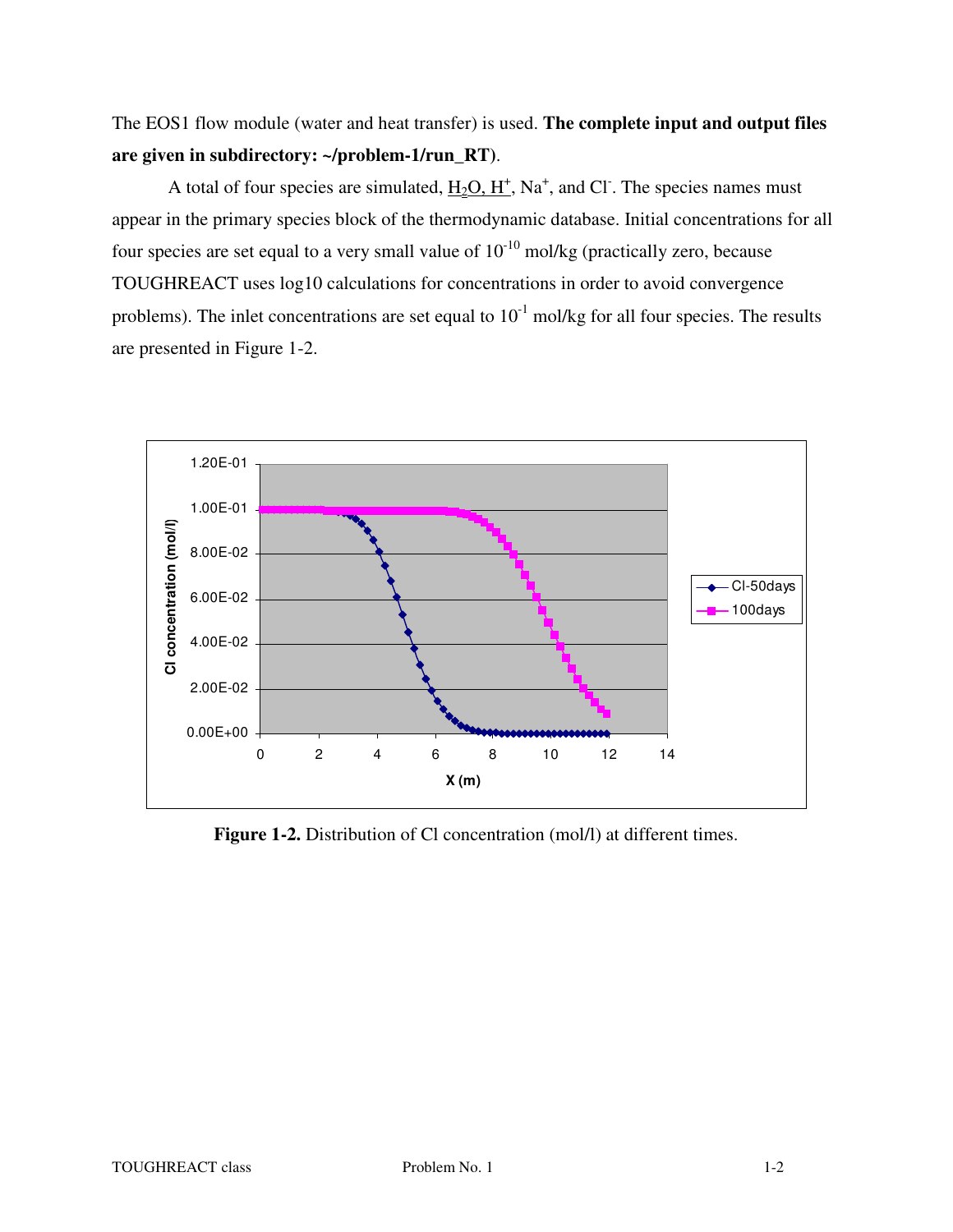# **Steps to Run this Problem**

## *Install TexPad*

| Step 1:    | Create a subdirectory ~ <i>practice/RT_water/NaCl</i>                              |  |  |  |  |  |  |  |  |
|------------|------------------------------------------------------------------------------------|--|--|--|--|--|--|--|--|
| Step 2:    | Copy all files from $\sim$ /problem-1/run_RT: flow.inp, solute.inp, chemical.inp,  |  |  |  |  |  |  |  |  |
|            | databas1.dat, and treact121_eos1                                                   |  |  |  |  |  |  |  |  |
| Step 3:    | Browse through the input files                                                     |  |  |  |  |  |  |  |  |
| Step 4:    | Run the problem                                                                    |  |  |  |  |  |  |  |  |
| Step $5$ : | Look at the results. The spreadsheet $Cl_{x,x}$ can be used to plot concentrations |  |  |  |  |  |  |  |  |
|            | by cut-an-pasting data from the kdd_conc.dat file at specific time periods         |  |  |  |  |  |  |  |  |

# **1.2 Aqueous transport with calcite, gypsum and dolomite**

## *Batch system*

Start with dilute water, then add calcite,  $CO<sub>2</sub>$  gas, gypsum and dolomite to obtain an initial solution for reactive geochemical transport. The batch system can be considered as a porous medium box. The 0.1 porosity is filled with dilute water initially.

## Step 1: Create a subdirectory *~practice/RT\_water/calcite/batch*

Step 2: Copy all input files from the previous problem (transport of NaCl solution): *flow.inp*, *solute.inp*, *chemical.inp*, *databas1.dat*, and *treact121\_eos1*

- Modify file *flow.inp*: leave only one grid block under "ELEME", delete all connections under "CONNE", remove the lines under "GENER" (don't remove key words !!!)
- Modify file *solute.inp*: change grid block for the printout

Step 3: Add calcite and related species to file *chemical.inp*

- Add primary species: 'hco3-' and 'ca+2'
- Add secondary species:  $\text{co2(aq)}$ ,  $\text{co3-2'}$ ,  $\text{haco3-'}$ , and  $\text{hanco3(aq)}$ ,  $\text{co2(aq)}$ , and 'cahco3+'
- Add mineral: calcite as equilibrium (copy from the bottom of the file)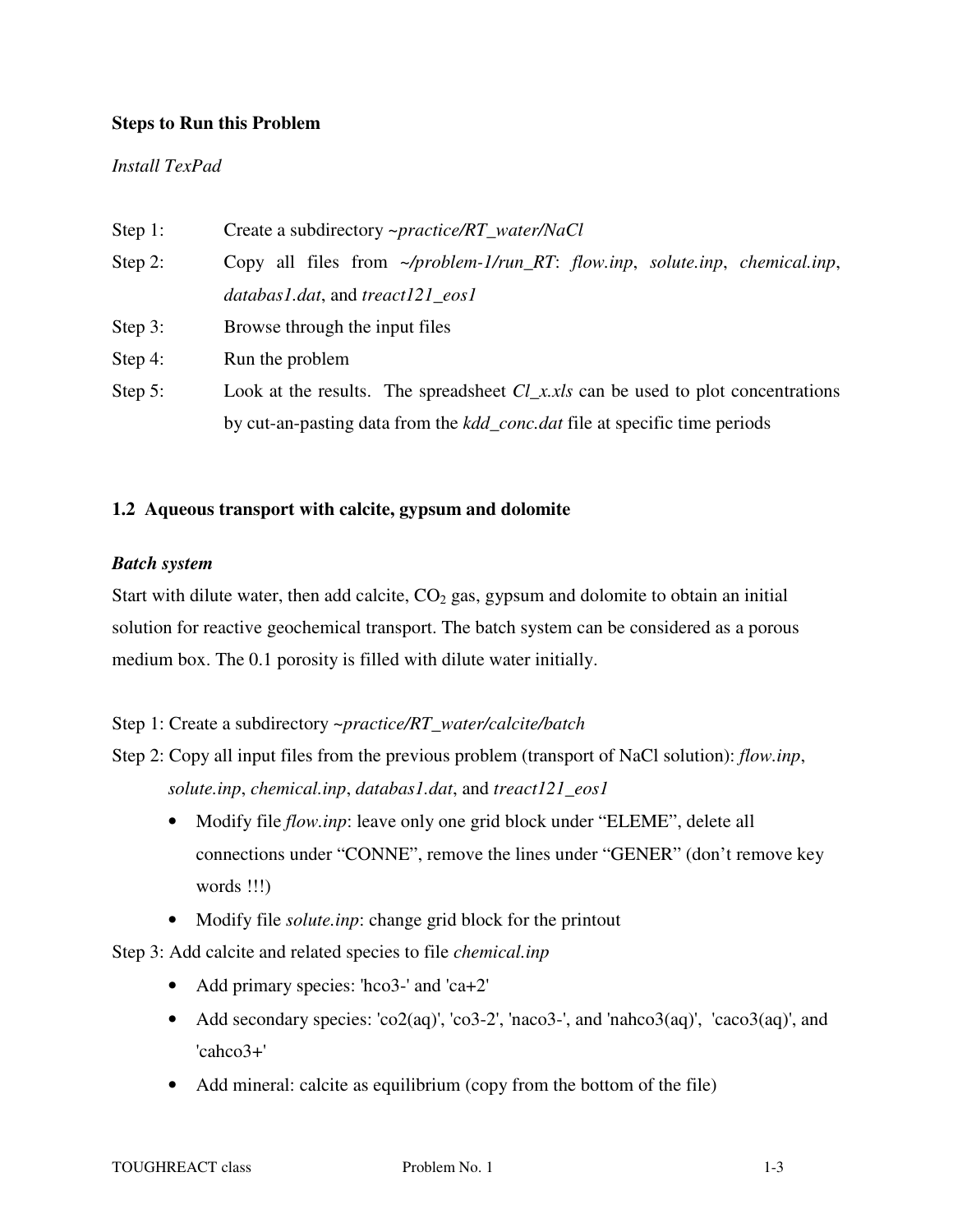- Set nbwtype=0, delete boundary water zone
- Add initial water: 'hco3-' and 'ca+2' (copy from 'cl-' one, modify the name)
- Add initial mineral zone: 'calcite' (copy from the bottom of the file)
- Change file *solute.inp*: make sure grid block name for printing consistent with one in flow.inp, and allow printing calcite amounts
- Run
- See results in file *kdd\_time.dat*
- Open *flow.inp*, change the simulation time from 8.64E6 to 8.64E3 s, change the time step from 8.64E3 to 8.64E0 s (*because carbonate reaction is fast*)

Step 4: Add co2(g) to file *chemical.inp*

- Add  $CO<sub>2</sub>$  to gas list: 'co2(g)'
- Add initial gas zone:  $\cos(2\theta)$   $\cos(0.01)$  ! bar
- Run
- Look at the results in file *kdd\_time.dat*. Look at pH
- Change Pco2 form 0.01 to 0.1 bar
- Run
- Look at pH

Step 5: Add gypsum and related species to file *chemical.inp*

- Add primary species: 'so4-2'
- Add secondary species: 'naso4-', 'caso4(aq)'
- Add mineral: gypsum as equilibrium (copy from 'calcite', then modify)
- Add initial water: 'so4-2'
- Add initial mineral zone: 'gypsum' (copy from calcite, then modify)
- Adjust the sum of mineral volume fractions  $\leq 1.0$
- Edit file *solute.inp* to specify more printout for both aqueous species and minerals
- Run
- Look at the results in file *kdd\_time.dat*

Step 6: Add dolomite  $(CaMg(CO<sub>3</sub>)<sub>2</sub>)$ 

- Add primary species: 'mg+2' (copy from 'ca+2' line, then modify the name)
- Add secondeary species: 'mgco3(aq)', 'mghco3+', 'mgso4(aq)'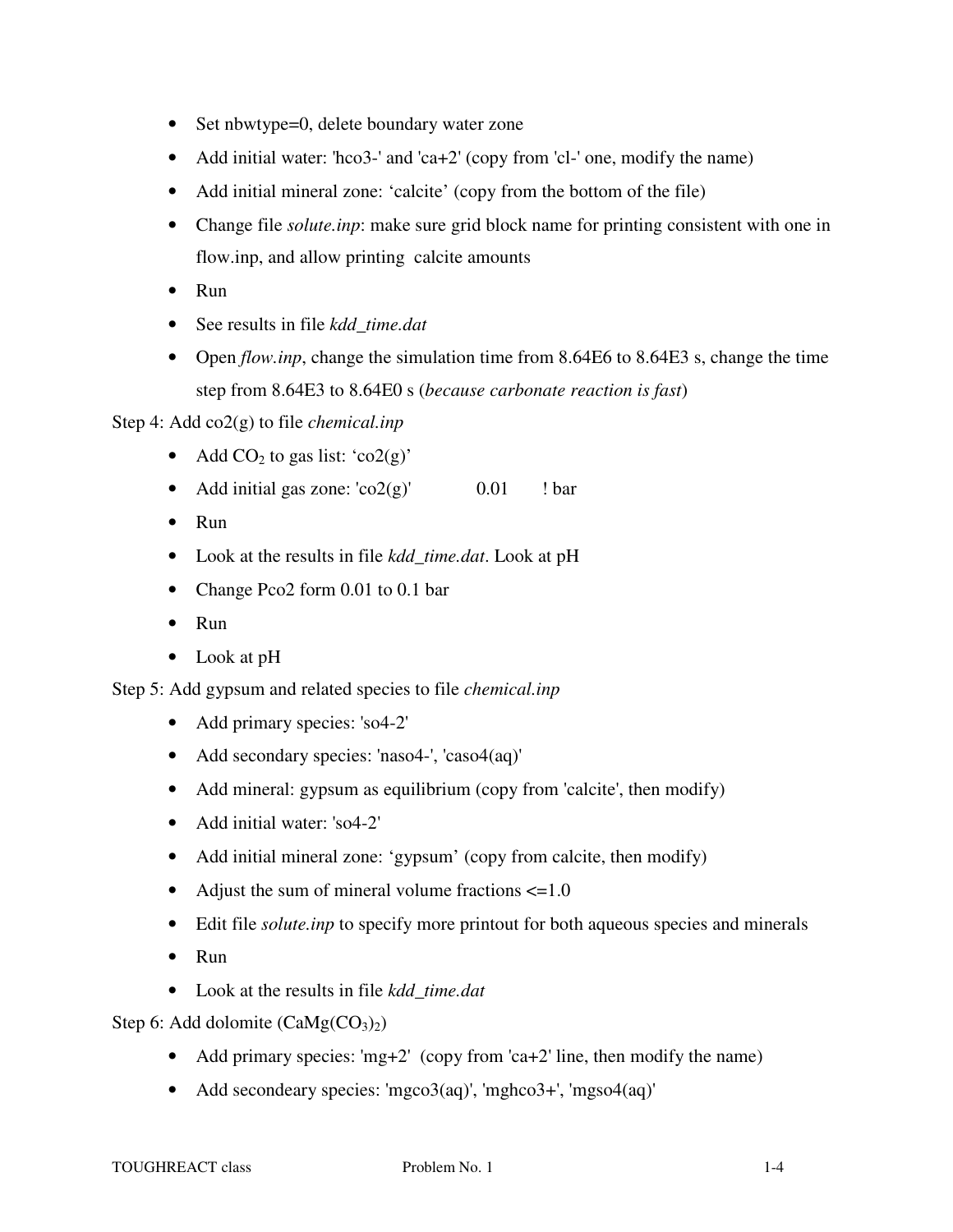- Add mineral: 'dolomite' as equilibrium
- Add initial water: 'mg+2'
- Add initial mineral zone: 'dolomite' (copy from calcite, then modify)
- Adjust the sum of mineral volume fractions  $\leq 1.0$
- Change solute.inp for more printout for both aqueous species and minerals
- Run
- Look at the results in file *kdd\_time.dat*

Step 7: Change all minerals from equilibrium to kinetic mode

- Change from equilibrium to kinetic mode for all minerals in the system definition (copy from the bottom of the file, and then replace)
- Change in "initial mineral zone" (copy from the bottom and replace)
- Run
- Look at the results in files *kdd\_time.dat* and *iter.dat*

*Problem variations: change Pco2, or mineral reactive surface areas, then plot.* 

#### *Reactive transport*

This problem is based on the previous 1-D flow field for NaCl transport and the batch geochemical system. We now set up a 1-D reactive transport model.

Step 1: Create a subdirectory ~ */calcite/flow-through*

Step 2: Copy *flow.inp* and *treact121\_eos1.exe* from the previous problem (transport of NaCl solution)

Step 3: Copy *chemical.inp*, *solute.inp*, and *Databas1.dat* from the batch problem

Step 4: From the *batch* folder,

- Open *chdump.out* and copy the bottom part (chemical composition)
- Paste in *chemical.inp,* and leave the previous initial water for recharge water

Step 5: Change nbwtype from 0 to 1

Step 6: Run and check the results

Step 7: Plot the results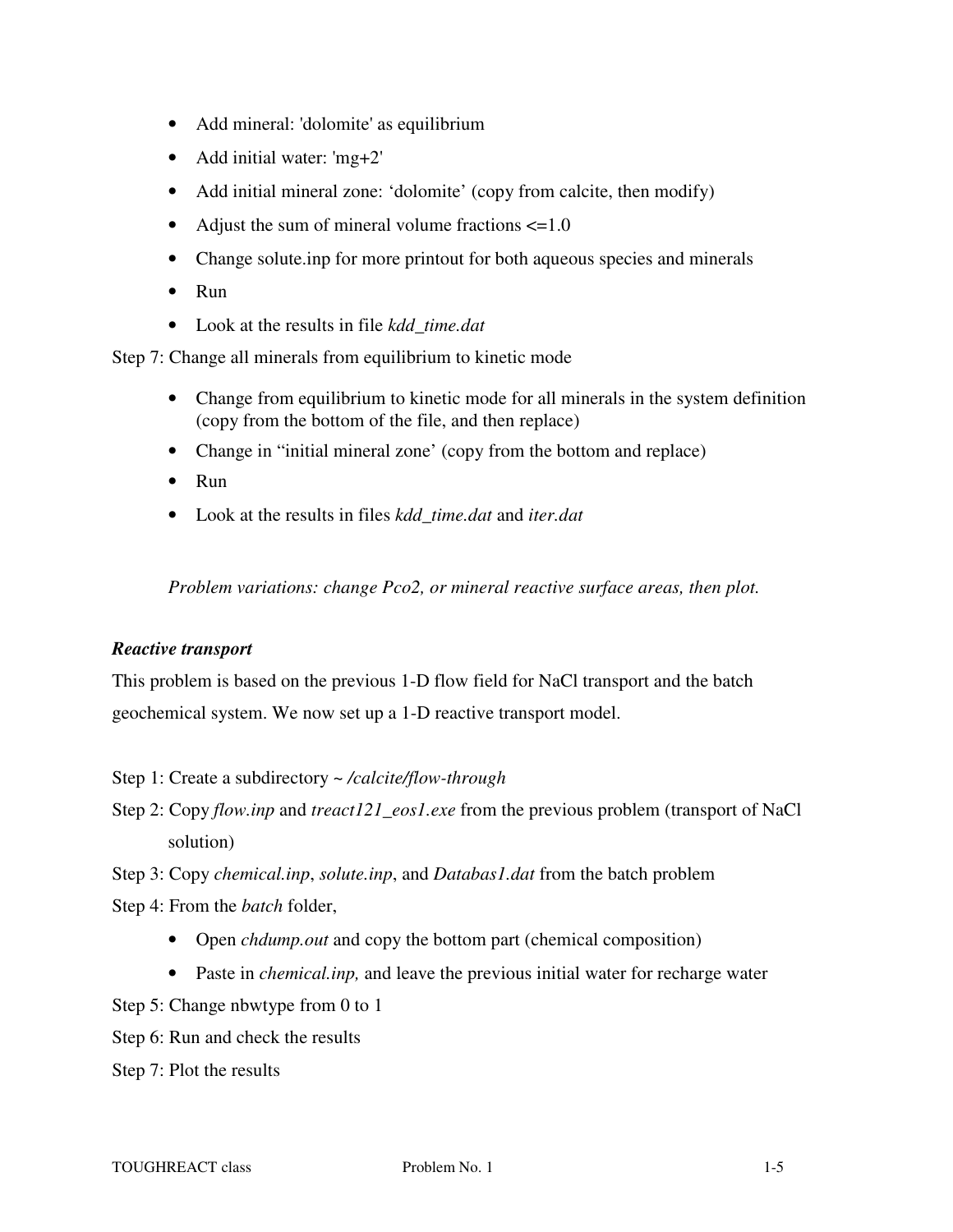*Problem variations: Increase the Ca concentration by one order of magnitude, or change the concentration of other species for recharge waters, or use seawater from folder ~/problem-1/input\_RT/chemical\_seawater.inp* 

# *Different mineral zones*

This problem is based on the previous 1-D reactive transport with an initial homogeneous mineral distribution. We now let the first half the column filled with calcite and gypsum, and the second with dolomite and gypsum.

Step 1: Create a subdirectory *~/calcite/mineral-zones*

Step 2: Copy files *flow.inp*, *solute.inp*, *chemical.inp*, *Databas1.dat* and *treact121\_eos1.exe* from *~/calcite/flow-through*

Step 3: Make two mineral zones in file *chemical.inp*

- Change nmtype from 1 to 2
- Copy the mineral zone 1 down below the original data
- Change imtype from 1 to 2
- Modify zone 1 with calcite Vf=0.5, dolomite Vf=0.0, gypsum Vf=0.5
- Modify zone 2 with calcite Vf=0.0, dolomite Vf=0.5, gypsum Vf=0.5

Step 4: Make two mineral zones connected to grid blocks in file *solute.inp*. Use default values

(one) for grid blocks 1-30

• Connect the mineral zone 2 to grid blocks 31-60 (copy from the bottom)

Step 5: Run and plot the results

*Problem variation: Make three mineral zones (zone 3 with with calcite Vf=0.5, dolomite Vf=0.5, gypsum Vf=0.0)*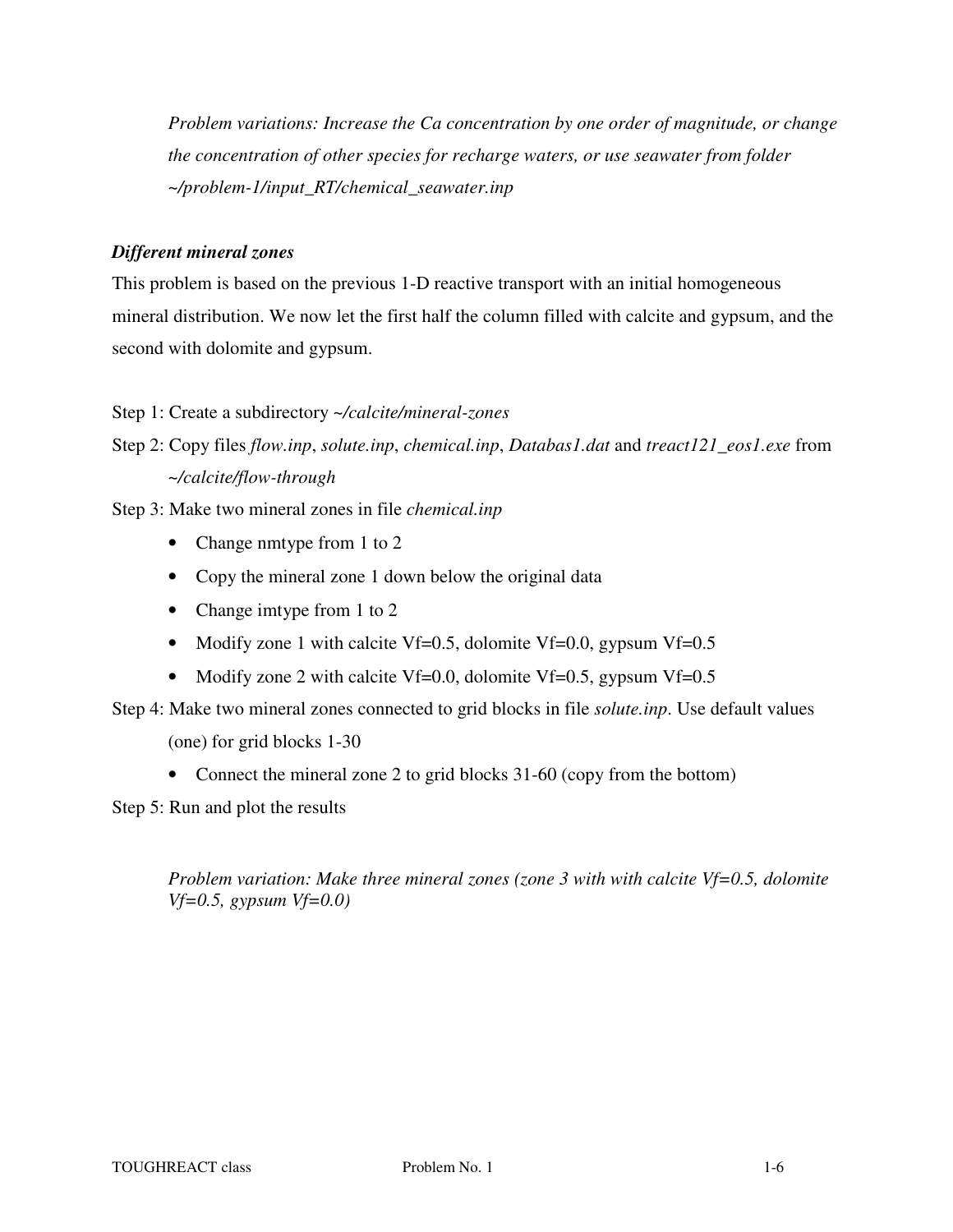# **SPACE FOR NOTES**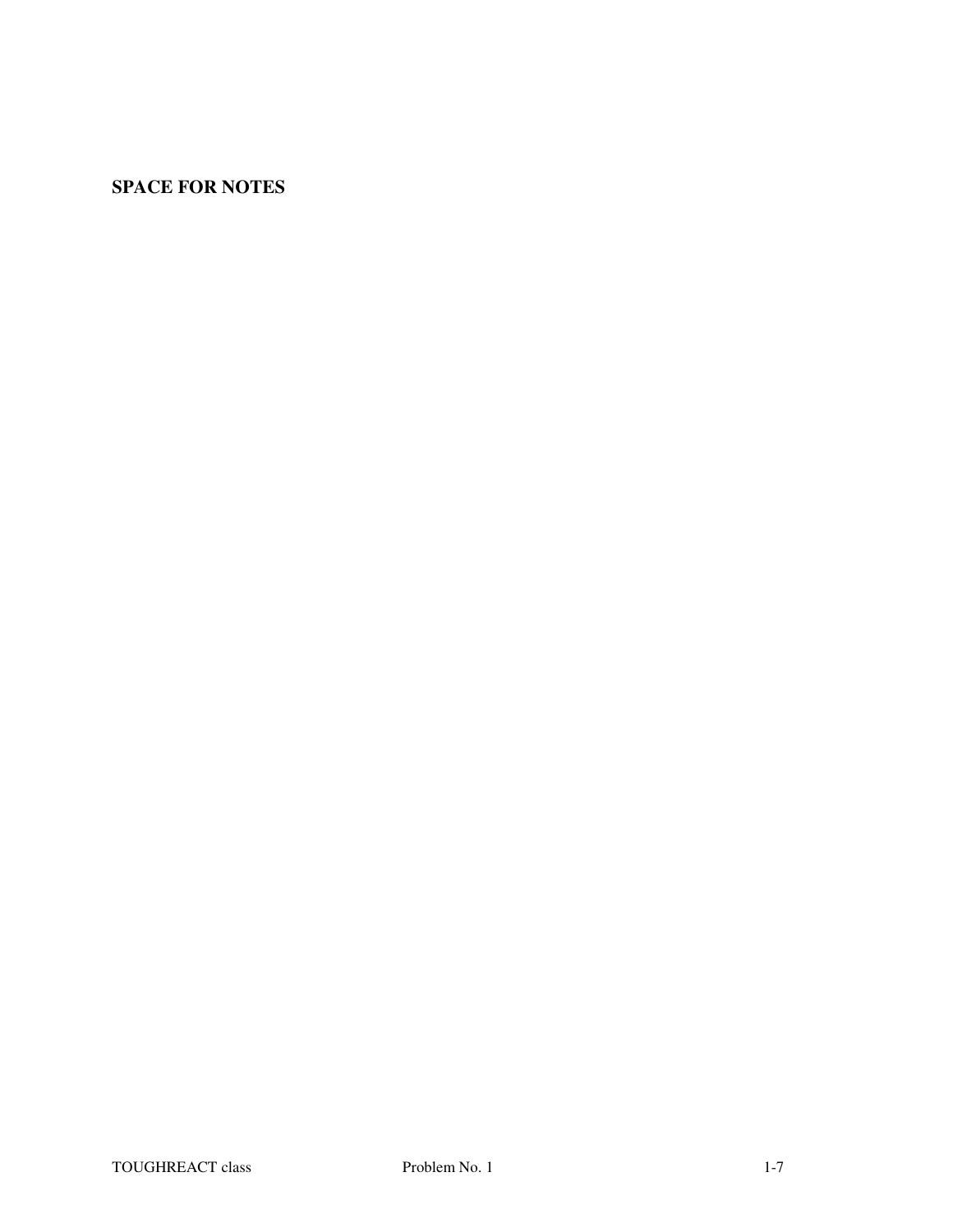#### **INPUT FILES – CHEMICAL.INP**

**# Transport of NaCl solution'** 

```
'----------------------------------------------------------------------------' 
'DEFINITION OF THE GEOCHEMICAL SYSTEM' 
'PRIMARY AQUEOUS SPECIES' 
'h2o' 
'h+' 
'na+' 
'cl-' 
'*' 
'AQUEOUS COMPLEXES' 
'oh-' 'nacl(aq)' 
'*' 
'MINERALS' 
        '*' 0 0 0 0 
'GASES' 
\mathbf{r} *
'SURFACE COMPLEXES' 
'*'<br>'species with Kd and decay
'species with Kd and decay decay constant(1/s)' 
'*' 0.0 0.0 0.0 
'EXCHANGEABLE CATIONS' 
' master convention ex. coef.' 
'*' 0 0 0.0 
'----------------------------------------------------------------------------' 
'INITIAL AND BOUDARY WATER TYPES' 
   1 1 !niwtype, nbwtype = number of initial and boundary waters 
1 25.0 !iwtype initial, temp (C) 
' icon guess ctot ' 
'h2o' 1 1.000d+0 1.000d+0 , , 0. 
'h+' 3 1.0000d-7 1.000d-7 , , 0. 
'na+' 1 1.000d-10 1.000d-10 , , 0. 
'cl-' 1 1.000d-10 1.000d-10 , , 0. 
'*' 0 0.0 0.0 , , 0. 
1 25.0 !itype boundary, temp (C) 
' icon guess ctot ' 
'h2o' 1 1.000d+0 1.000d+0 , , 0. ! 1 kg H2O 
'h+' 3 1.0000d-7 1.000d-7 , , 0. 
'na+' 1 1.000d-01 1.000d-01 , , 0. ! mol/kg H2O 
'cl-' 1 1.000d-01 1.000d-01 , , 0. 
'*' 0 0.0 0.0 , , 0. 
'----------------------------------------------------------------------------' 
'INITIAL MINERAL ZONES' 
                           1 !nmtype= number of mineral zones 
1 !imtype 
'mineral vol.frac.' 
'*' 0.0 0 
                   '----------------------------------------------------------------------------' 
'INITIAL gas ZONES' 
                               1 !ngtype= number of gas zones 
1 !igtype 
'gas partial pressure' 
'*' 0.0 
                   '----------------------------------------------------------------------------' 
'Permeability-Porosity Zones' 
 1 
 1 
'perm law a-par b-par tcwM1' 
 3 0.0000E+00 0.0000E+00 
      '----------------------------------------------------------------------------' 
'INITIAL SURFACE ADSORPTION ZONES' 
                   0 !ndtype= number of sorption zones
```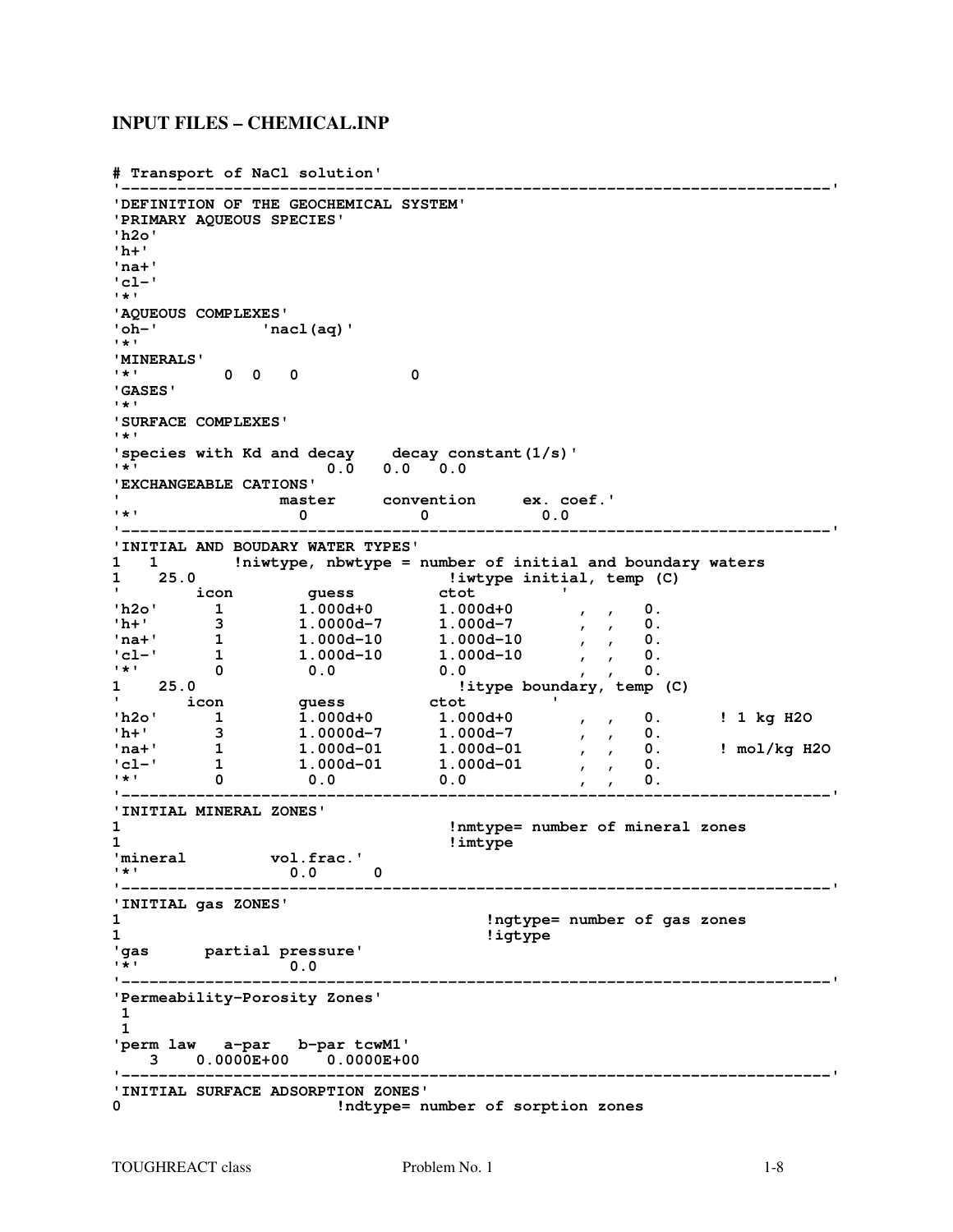| 'zone       | $ad.surf.(m2/kg)$ total $ad.sites (mol/l)'$                              |
|-------------|--------------------------------------------------------------------------|
|             | 'INITIAL LINEAR EQUILIBRIUM Kd ZONE'                                     |
| $\mathbf 1$ | !kdtpye=number of Kd zones                                               |
| 1           | !idtype                                                                  |
|             | 'species solid-density (Sden, kg/dm**3) Kd (1/kg=mass/kg solid / mass/l' |
| $1 + 1$     | 0.0<br>0.0                                                               |
|             |                                                                          |
|             | 'INITIAL ZONES OF CATION EXCHANGE'                                       |
| 0           | !nxtype= number of exchange zones                                        |
| 'zone       | ex. capacity'                                                            |
|             |                                                                          |
| 'end'       |                                                                          |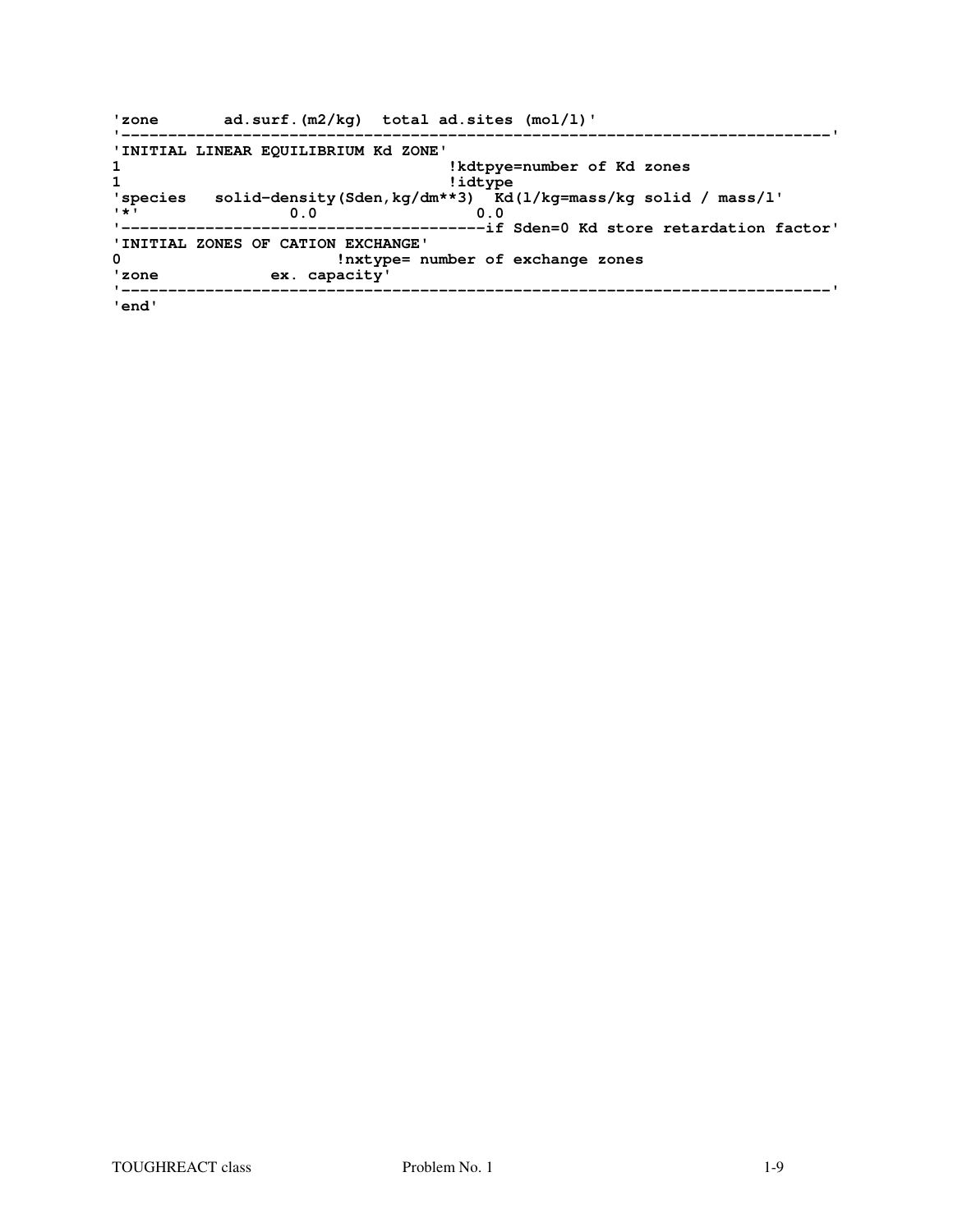#### **INPUT FILES – SOLUTE.INP**

```
'Transport of NaCl solution' 
options for reactive chemical transport \Omega 2 1 5 0.00 0 0 2 0 0 ! ISPIA,INIBOUND,ISOLVC,rcour,NGAS1,ichdump,kcpl,Ico2h2o,numdr constraints for reactive chemical transport (4e10.4) 
 1.00e-4 0.000 4.0 1.0 !sl1min, d1min, stimax, cnfact Read input and output file names: 
databas1.dat ! thermodynamic database iter.dat ! iteration information 
kdd_conc.dat ! aqueous concentrations in tecplot form kdd_min.dat ! mineral data in tecplot form kdd_gas.dat ! gas data in tecplot form 
kdd_tim.dat ! concentrations at specific elements over time Weighting parameters 1.0 1.0 1.0 0.d-10 0.0d-05 ! itime wupc,dffun,dffung data to convergence criteria: 
 1 0.100E-03 300 0.100E-04 30 0.100E-05 0.00E-05 0.00E-05 ! ........ TOLDC,TOLDR writing control variables: 2 0 1
   40 1 2 0 1 1 1 ! NWTI,NWNOD,NWCOM,NWMIN,IWCOMT,conflag(=1:mol/l),minflag(=1:Vf)pointer of nodes for writing in time: A11 8 
pointer of components for writing:  3 4 
pointer of minerals for writing: default values of chemical zone codes for grid blocks:  1 1 1 1 0 0 1 1 chemical zone codes for nodes: nodes connected to gas supply (i.e.) atmosphere end
```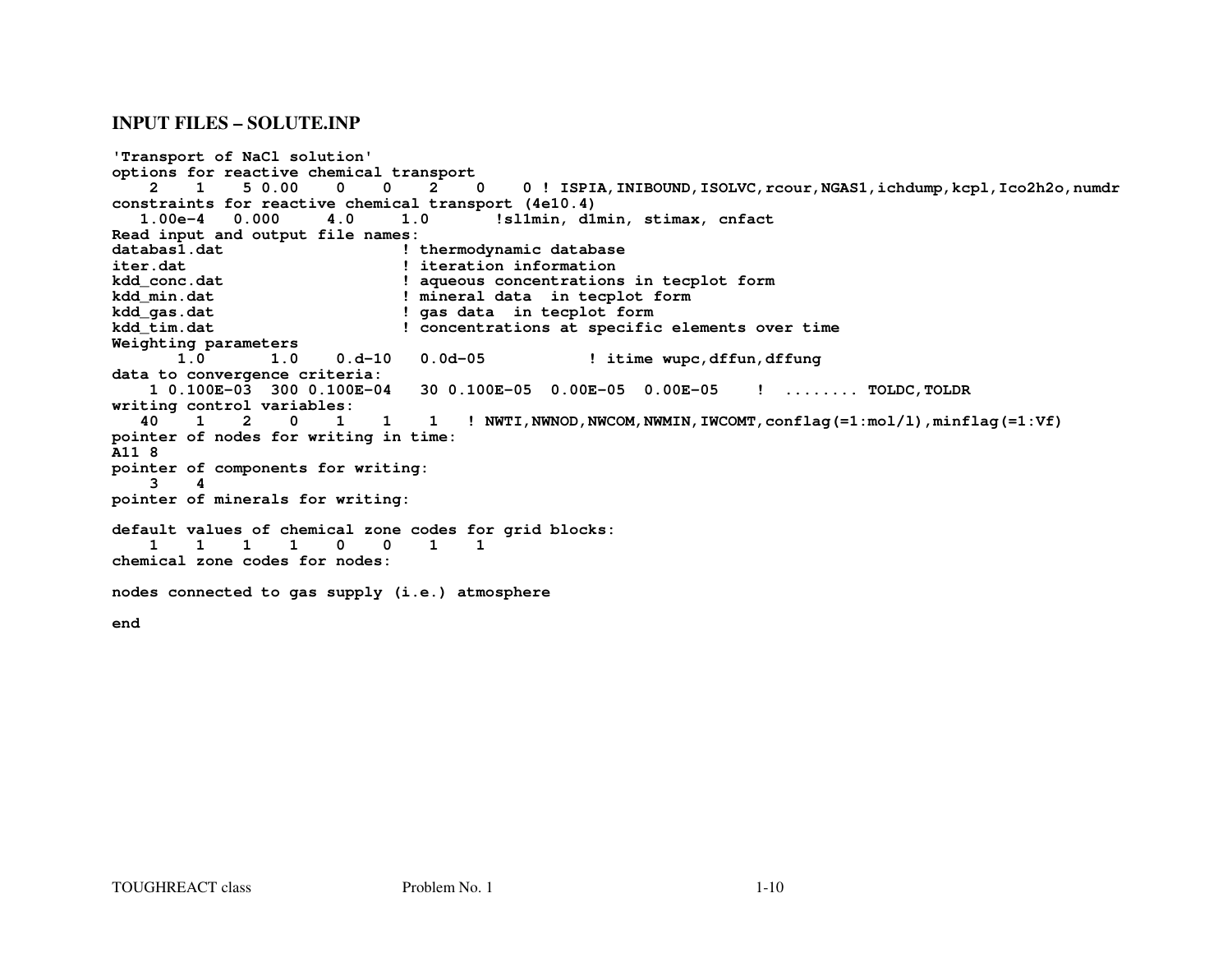#### **INPUT FILES – FLOW.INP**

**# Transport of NaCl solution # EOS9 flow input ROCKS----1----\*----2----\*----3----\*----4----\*----5----\*----6----\*----7----\*----8 ROCK1 1 2600. 0.1 6.51E-12 6.51E-12 6.51E-12 0.00E+00 952.9 0.00 MULTI----1----\*----2----\*----3----\*----4----\*----5----\*----6----\*----7----\*----8 1 1 2 6 ! Isothermal case START----1----\*----2----\*----3----\*----4----\*----5----\*----6----\*----7----\*----8 REACT----1MOPR(20)-2----\*----3----\*----4----\*----5----\*----6----\*----7----\*----8 0002 PARAM----1----\*-123456789012345678901234----\*----5----\*----6----\*----7----\*----8 21000 500000000000000020571005000 0.00000E0 8.6400E6 1.e+01 8.64E+03F 1 -9.806650 1.E-06 1.001E+05 25.0 RPCAP----1----\*----2----\*----3----\*----4----\*----5----\*----6----\*----7----\*----8 1 .333 -.1 1. 0. 1 9.79020E3 .333 1. TIMES----1----\*----2----\*----3----\*----4----\*----5----\*----6----\*----7----\*----8 2 4.32e+6 8.6400E6 ELEME----1----\*----2----\*----3----\*----4----\*----5----\*----6----\*----7----\*----8 A11 1 10.2000E+000.4000E+00 0.1000E+000.5000E+00-.5000E+00 A11 2 10.2000E+000.4000E+00 0.3000E+000.5000E+00-.5000E+00 A11 3 10.2000E+000.4000E+00 0.5000E+000.5000E+00-.5000E+00 : :**   $\overline{1159}$ **A1159 10.2000E+000.4000E+00 0.1170E+020.5000E+00-.5000E+00 A1160 10.2000E+000.4000E+00 0.1190E+020.5000E+00-.5000E+00 CONNE----1----\*----2----\*----3----\*----4----\*----5----\*----6----\*----7----\*----8 A11 1A11 2 10.1000E+000.1000E+000.1000E+01 A11 2A11 3 10.1000E+000.1000E+000.1000E+01 A11 3A11 4 10.1000E+000.1000E+000.1000E+01 : : : A1157A1158 10.1000E+000.1000E+000.1000E+01 A1158A1159 10.1000E+000.1000E+000.1000E+01 A1159A1160 10.1000E+000.1000E+000.1000E+01**  GENER----1-----\*-----2-----\*-----3-----\*-----4-----\*----5-----\*-----6-----\*-----7-----\*-----8<br>A11 1 0 WATE 1.1576E-4 0. **1 WATE 1.1576E-4** 0. **v=0.1m/d 1 WATE**  $-1.1576E-4$  0. **v=0.1m/d INCON----1----\*----2----\*----3----\*----4----\*----5----\*----6----\*----7----\*----8** 

**ENDCY**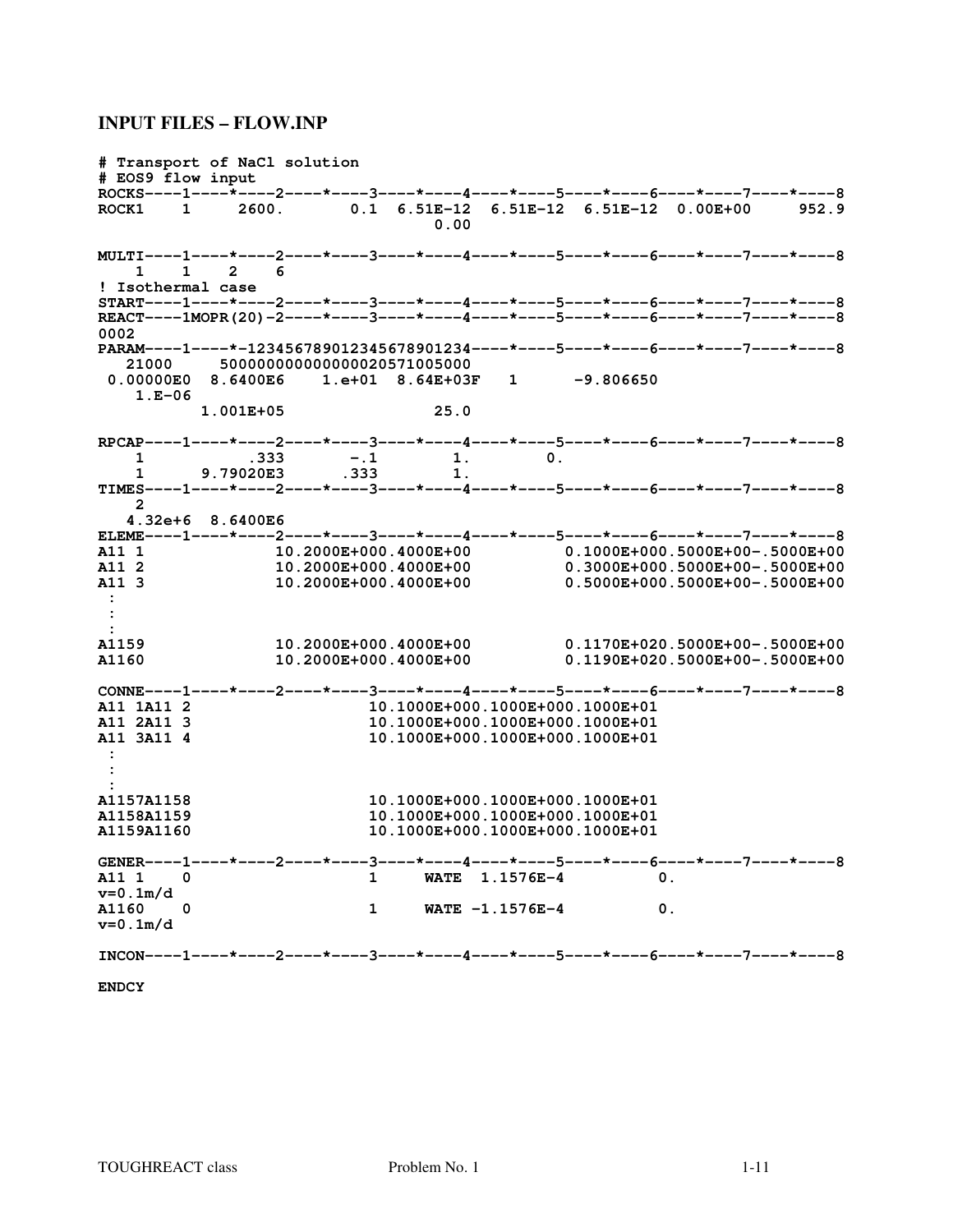# **Input block for MESHMAKER**

|           |              |     |  | MESHM----1----*----2----*----3----*----4----*----5----*----6----*----7----*----8 |  |
|-----------|--------------|-----|--|----------------------------------------------------------------------------------|--|
| XYZ       |              |     |  |                                                                                  |  |
|           | 90.0         |     |  |                                                                                  |  |
| <b>NX</b> | -60          | 0.2 |  |                                                                                  |  |
| <b>NY</b> |              | 1.0 |  |                                                                                  |  |
| NZ.       | $\mathbf{1}$ | 1.0 |  |                                                                                  |  |
|           |              |     |  |                                                                                  |  |

**ENDFI**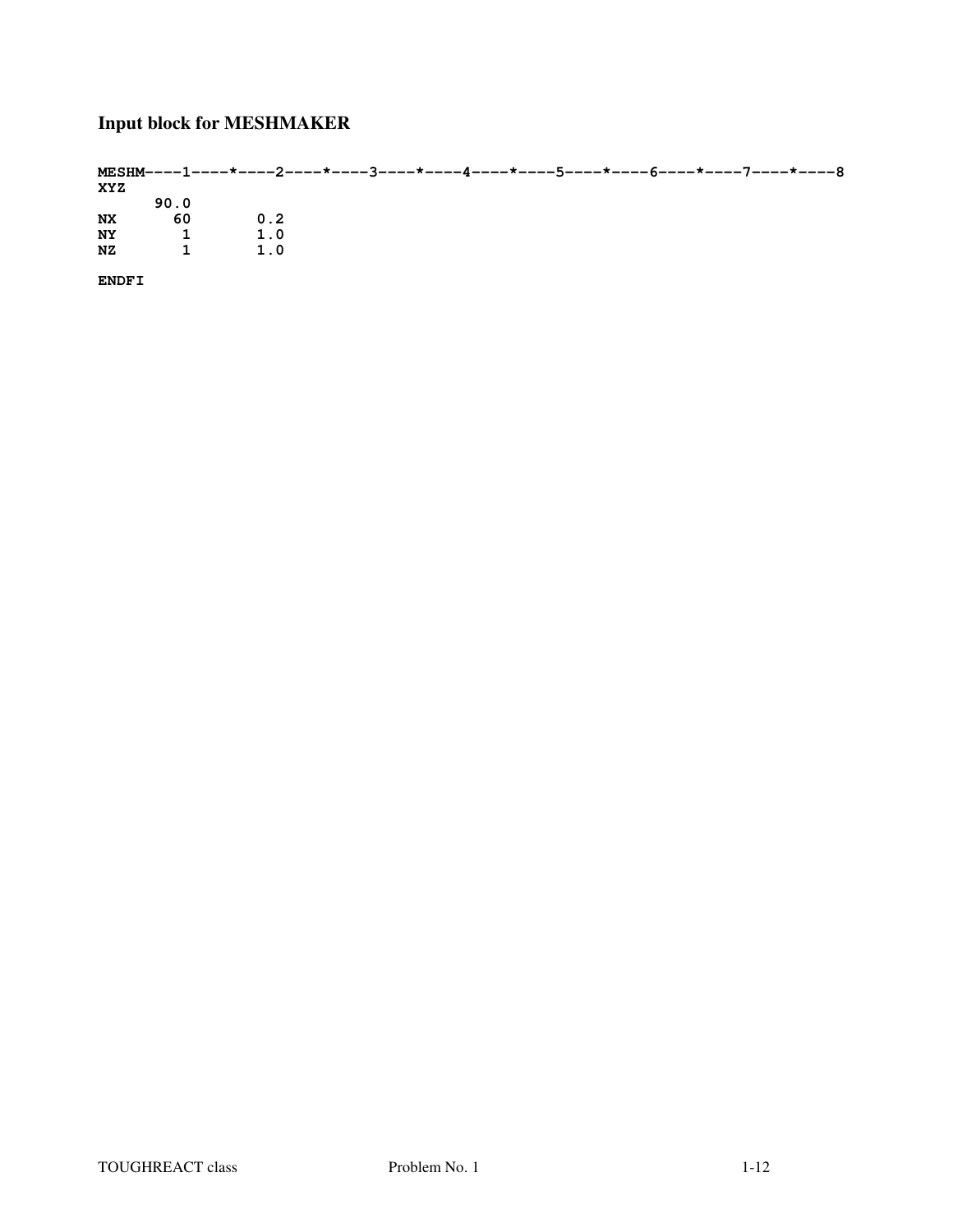# **Problem No. 2: Plug-Flow Reactor Experiment**

# **2.1 Steps to Run this Problem**

| Step 1: | Create a subdirectory ~practice/plugflow_quartz                                                  |  |  |  |  |  |  |  |  |
|---------|--------------------------------------------------------------------------------------------------|--|--|--|--|--|--|--|--|
| Step 2: | Copy all files from ~/problem-2/quartz/input_quartz/                                             |  |  |  |  |  |  |  |  |
| Step 3: | Read the problem description below. Browse through the input files and                           |  |  |  |  |  |  |  |  |
|         | spreadsheet <i>quartz.xls</i> . The paper related to the experiment is also provided             |  |  |  |  |  |  |  |  |
|         | (Johnson et al., 1998).                                                                          |  |  |  |  |  |  |  |  |
| Step 4: | Run the problem, including exercises noted in Section 2.4. The calculated silica                 |  |  |  |  |  |  |  |  |
|         | concentrations from file <i>time.dat</i> can be cut-and-pasted in worksheet 3. <i>results</i> of |  |  |  |  |  |  |  |  |
|         | spreadsheet <i>quartz xls</i> to display and compare results with an analytical solution         |  |  |  |  |  |  |  |  |
| Step 5: | Compare computed silica concentrations at the plug outlet with the measured data                 |  |  |  |  |  |  |  |  |
|         | (~105 ppm as Si), and with results in folder ~/problem-2/quartz/output_quartz/                   |  |  |  |  |  |  |  |  |
| Step 6: | Increase the quartz dissolution rate, by increasing either the surface area or the               |  |  |  |  |  |  |  |  |
|         | rate constant, and verify that the quartz solubility cannot be exceeded (use                     |  |  |  |  |  |  |  |  |
|         | worksheet 6.Quartz solubility in spreadsheet quartz xls to compute the quartz                    |  |  |  |  |  |  |  |  |
|         | solubility)                                                                                      |  |  |  |  |  |  |  |  |
| Step 7: | As time allows, run the tuff plug-flow reactor experiment in a similar fashion                   |  |  |  |  |  |  |  |  |

(Section 2.4)

# **2.2 Description of Experiment**



Figure 2-1. Quartz plug-flow reactor experiment.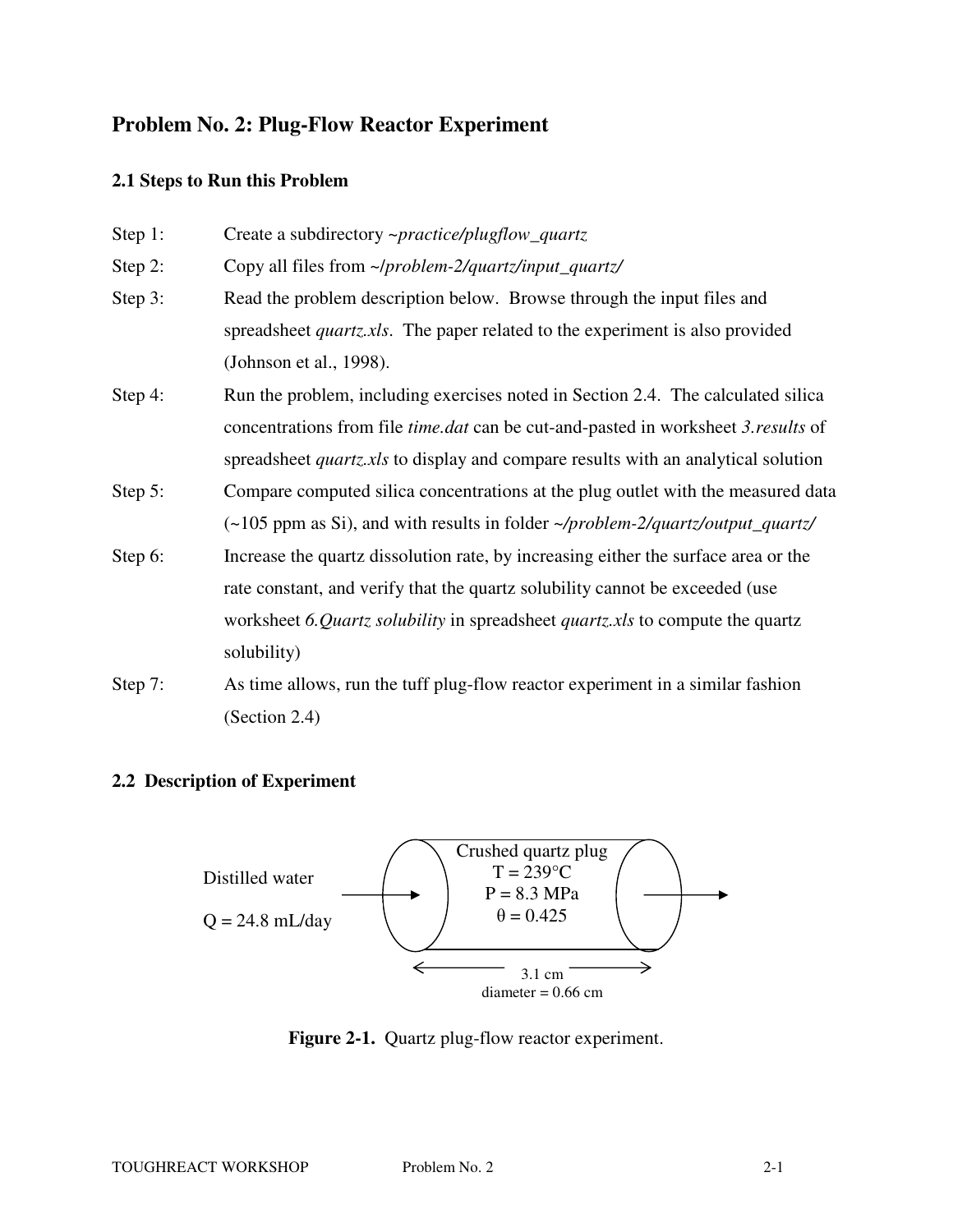This problem is based on the quartz dissolution experiment carried out by Johnson et al. (1998) using a plug-flow reactor, under experimental conditions shown in Figure 2-1 (details can be found in the attached paper). The problem is setup in a similar fashion as Problem No. 1. It is modeled as a 1-D, homogeneous, fully water-saturated porous medium, using the module EOS3. The general setup and calculation of input parameters for this problem are described below. The attached spreadsheet *quartz.xl*s summarizes setup parameters and their calculation, and provides a means to plot model results (silica concentrations at the plug outlet) and compare these results with an analytical solution.

#### **2.3 General Setup**

Refer to worksheet *1.Set-up* of spreadsheet *quartz.xls*. The problem is setup with 31 grid blocks of 1 mm length each (∆x = 1 mm), and 1 outlet boundary grid block (*rt 32*) with a given infinite volume to maintain constant pressure and temperature conditions. Flow is prescribed into the first gridblock (*rk 1*), and the computed silica concentration in the last gridblock (*rk 31*) is monitored.

MESHMAKER can be used to setup the numerical grid (see folder *~/problem-2/ quartz/input\_quartz/test\_meshm*). The grid spacing is constant at ∆x = 0.001 m. Because the plug is circular in cross-section, the values ∆y and ∆z input into MESHMAKER must be specified such that the product of these values yield the plug cross-sectional area (Area  $[m^2] = \pi$  $(0.0066/2)^2$  with  $\Delta y = \Delta z = \text{area}^{0.5}$ . This ensures that the correct volume will be computed for each gridblock.

## **2.4 Calculation of Input Parameters**

Refer to worksheet *2.flow rate* of spreadsheet *quartz.xls*. The calculation of various input parameters are implemented in this spreadsheet and discussed below.

## **Flow Rate**

Mass injection rates for specific gridblocks are input in the GENER block of file *flow.inp*, or in a separate *GENER* file (see the TOUGH2 user manual). It is therefore necessary to convert the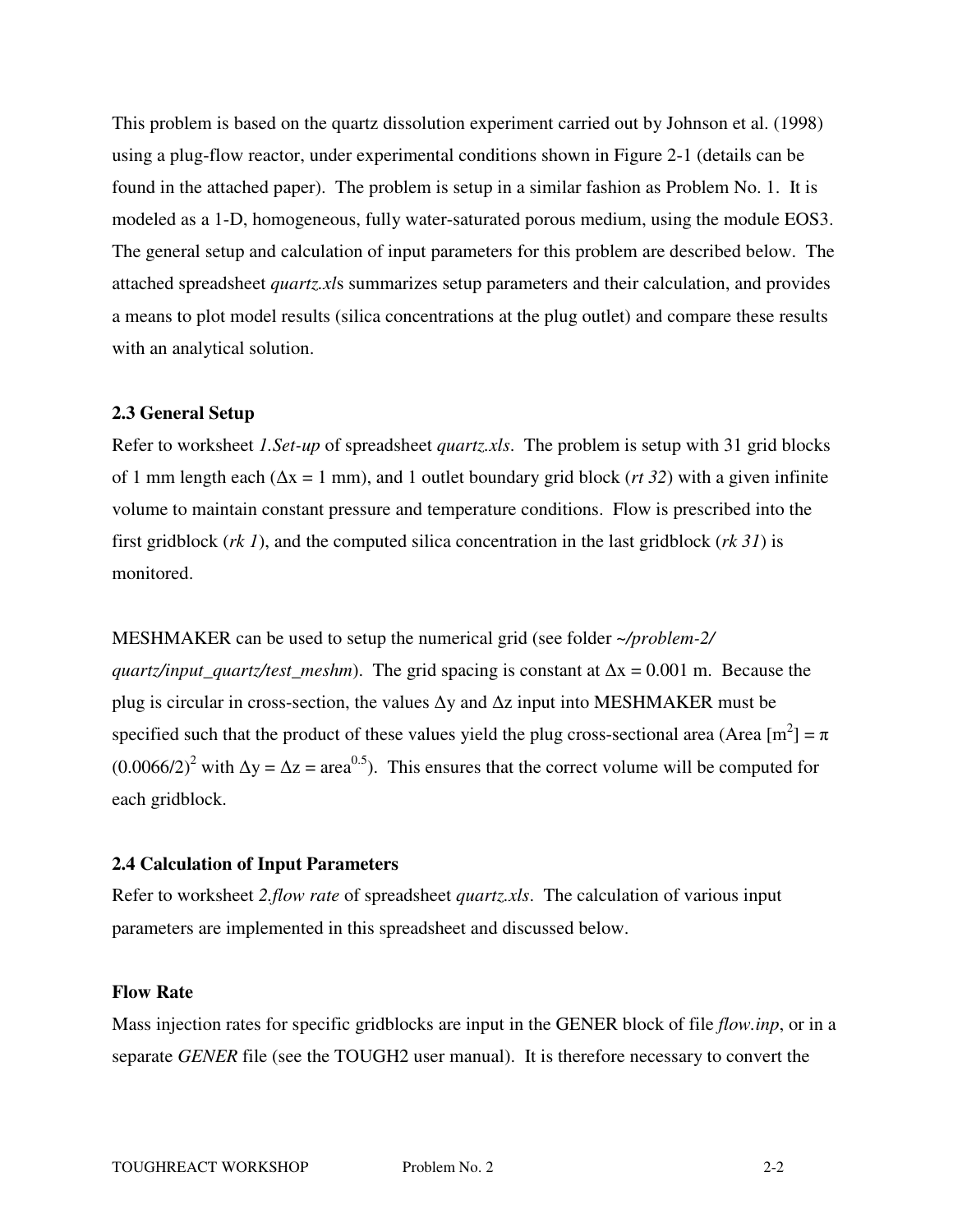known flow rate (*Q*, in this case in mL/day) to a mass injection rate (*Rmass* in kg/s) using the water density (ρ*w*):

*R*<sub>mass</sub> [kg/s] =  $Q$  [mL/day]  $10^{-6}$  [m<sup>3</sup>/mL]  $\rho_w$  [kg/m<sup>3</sup>] / {60 [s/min] 60 [min/hr] 24 [hr/day] }

The fluid seepage velocity (*v*) in the plug relates to the mass injection rate through the plug cross-sectional area (*A*), porosity ( $\theta$ ) and the water density ( $\rho_w$ ) as follows:

$$
v \,[\mathrm{m/sec}] = R_{mass} \,[\mathrm{kg/sec}] / \{ A \,[\mathrm{m}^2] \, \theta \, \rho_w \,[\mathrm{kg/m}^3] \}
$$

Exercise: verify that the velocity output in file *flow.out* (given the correct input mass rate in the GENER block) matches the value calculated with the above expressions.

#### **Input Water Composition**

The water injected in the plug inlet is pure (distilled) water. The concentration of components  $H<sub>2</sub>O$  and  $H<sup>+</sup>$  always need to be specified with TOUGHREACT. The value input in the concentration field for H2O (in file *chemical.inp*) is always the liquid water mass in kilograms (generally 1 kg). The amounts ("concentrations") of other aqueous components are entered in moles. These amounts are divided (internally, after input) by the input water mass in kilograms to yield molal concentrations.

In the thermodynamic database of TOUGHREACT,  $H_2O$  and  $H^+$  are defined as primary species, whereas OH is defined as a secondary species, thus associated with a negative stoichiometric coefficient for H<sup>+</sup> (e.g., OH<sup>-</sup> = H<sub>2</sub>O – H<sup>+</sup>). Therefore, using this convention, the total (numerical) concentration hydrogen ion is zero for pure neutral water, because neutral conditions dictate equal OH<sup>-</sup> and H<sup>+</sup> activities (about equal concentrations). Therefore, Total<sub>H+</sub> = [H<sup>+</sup>] +  $[OH^-] = [H^+] - [H^+] = 0$ . For this reason, in file *chemical.inp*, the composition of distilled water is input with a total hydrogen ion concentration of zero, from which a neutral pH is then calculated (neutral pH is ~5.6 at 239°C). Alternatively, pH can be specified by entering the  $H^+$ activity  $(10^{-pH})$  and setting the ICON flag = 3 in file *chemical.inp*, in which case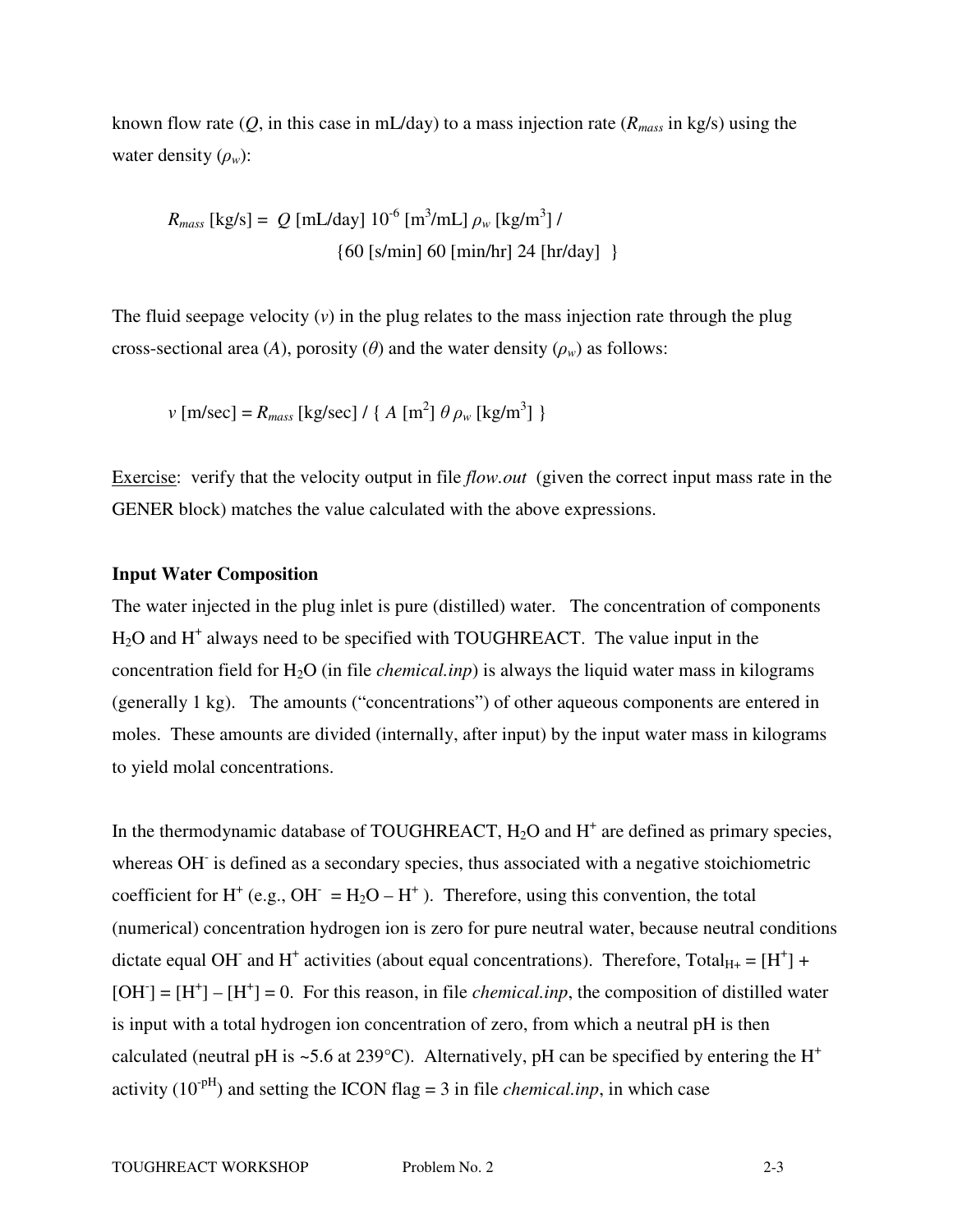TOUGHREACT will compute the total  $H^+$  (numerical) concentration. Note that the total  $H^+$ (numerical) concentration is negative for alkaline solutions.

In this problem, we are only interested in the concentration of silica in the outlet. In this case, the input silica concentration is set to a small number  $(10^{-10} \text{ molal})$  to approximate a zero concentration. Note that for components other than  $H<sup>+</sup>$  and the redox species used to balance redox reactions, total (numerical) concentrations should not be specified as values equal to, or less than, zero.

Exercise: run the problem using input total  $H^+ = 0$  (with ICON=1), then check the computed pH in file *chdump.out*. Restart the problem, this time entering the pH (with ICON=3), and check that the speciation results in file *chdump.dat* are identical.

### **Time Discretization**

In general, time should be discretized such that the specified maximum time step remains less than one half the fluid travel time through one gridblock. This can be done by entering, in the *flow.inp* file, a maximum time step that meets this criterion, or by entering a non-zero *rcour* value in the *solute.inp* file. The *rcour* variable corresponds to the Courant Number, which is used by TOUGHREACT to automatically limit the time step size according to the fluid velocity as follows:

The maximum time step ( $\Delta t_{\text{max}}$ ) is calculated as

$$
\Delta t_{\text{max}} = \Delta t_{\text{max0}} |r \text{c} \text{or} |
$$

with

$$
\Delta t_{\text{max}0} = \Delta x / v_{max}
$$

where ∆x is the grid block length and *vmax* is the maximum liquid or gas velocity. When *rcour* is non-zero, *vmax* is taken as the maximum of the gas and liquid velocities at all grid blocks.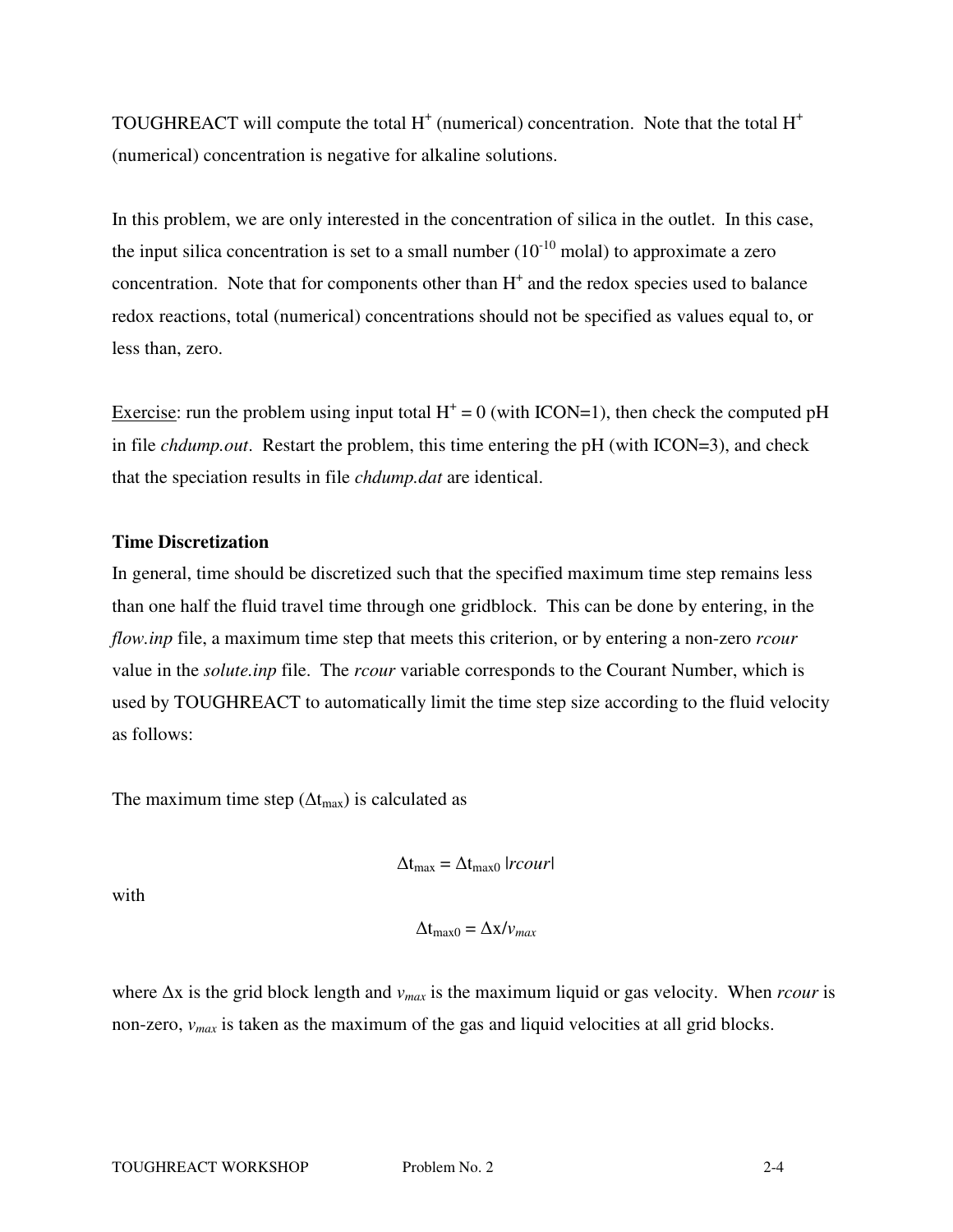Exercise: using the above expressions, calculate a maximum time-step size corresponding to a Courant Number of 0.1. Verify that the maximum time step calculated in this way is not exceeded when running TOUGHREACT with *rcour* = 0.1 in file *solute.inp*. Also, evaluate the sensitivity of model results to the time step size.

## **Input Surface Areas**

Refer to worksheet *5.suface area* of spreadsheet *quartz.xls* for calculations of the geometric surface area. Approximate surface areas can be calculated assuming spherical grains, although the method can be improved by assuming various types of grain packing. Here, areas are calculated simply assuming full spheres of radius *r*, as follows:

> Area (sphere) = 4 pi  $r^2$ Volume (sphere) =  $4/3$  pi  $r<sup>3</sup>$ Surface area [Length<sup>2</sup>/Length<sup>3</sup>] =  $3/r$ Surface area [Length<sup>2</sup> / Mass] =  $3/(r \text{ density})$

Exercise: run the problem assuming different values of surface areas, until the computed concentration of silica in the plug outlet matches the measured value in the experiment  $\left(\sim 105\right)$ ppm).

# **2.5 Tuff Plug-Flow Reactor Experiment**

An experiment similar to the quartz plug-flow experiment was carried out by Johnson et al. (1998) using crushed volcanic tuff instead of quartz. The problem is modeled in the same manner and with the same setup as the quartz dissolution problem (Sections 2.2 to 2.4). The spreadsheet *tuff.xls* shows the model input parameters, which are essentially unchanged from the quartz dissolution problem. Most of the input changes are reflected in the file *chemical.inp*, which now includes all the volcanic tuff components (Al, Na, K, Mg, Ca, etc.) and the tuff composition. To run this problem:

| Step 1:    | Create a subdirectory ~practice/1D-plugflow_tuff           |
|------------|------------------------------------------------------------|
| Step 2:    | Copy all files from ~/problem-2/tuff/input tuff/           |
| Step $3$ : | Browse through <i>tuff.xls</i> and through the input files |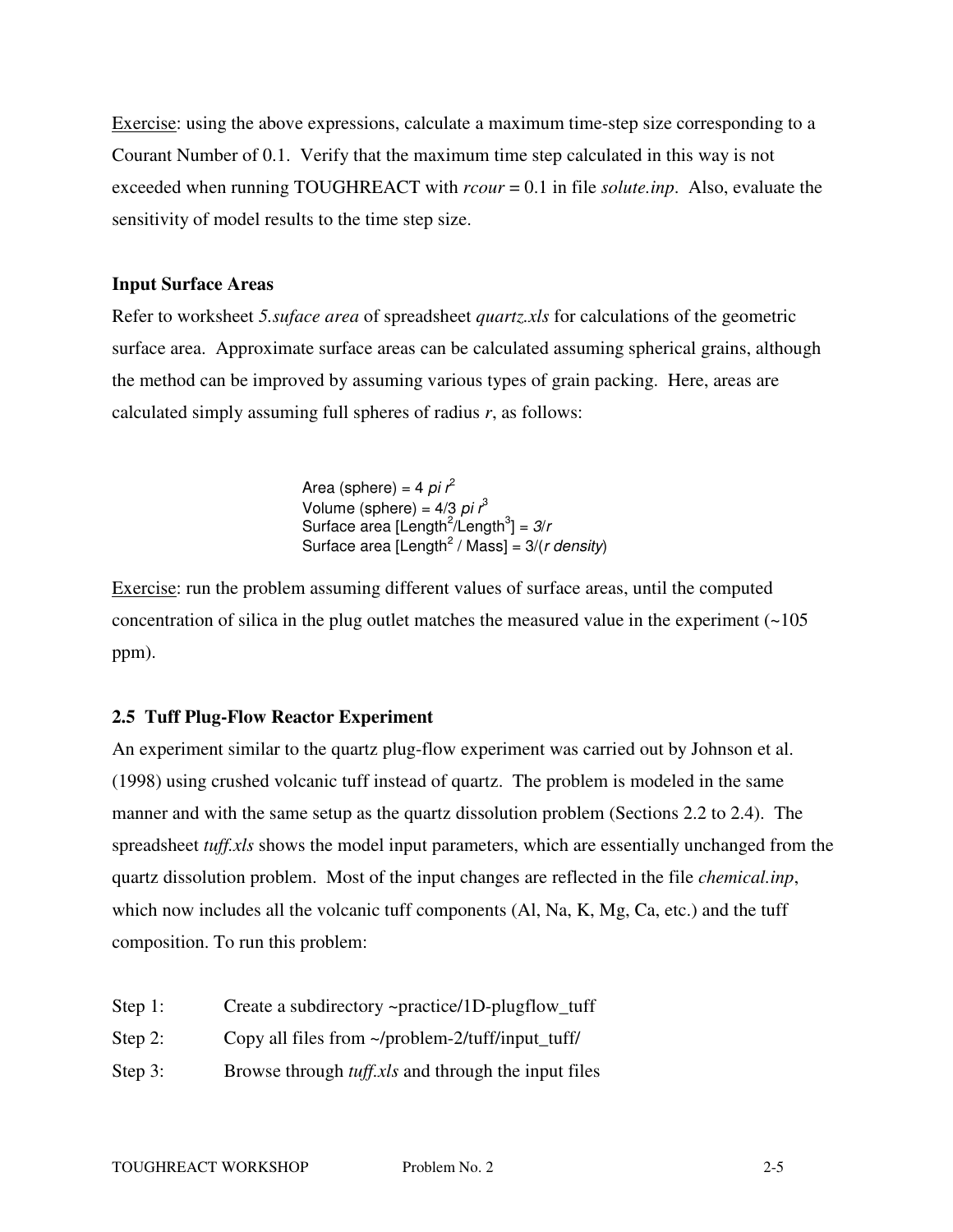Step 4: Run the problem. The calculated concentrations of dissolved species from file *time.dat* can be cut-and-pasted in worksheet *3.results* of spreadsheet *tuff.xls* to display and compare results with measured data. Measured concentrations at the plug outlet in this experiment are the following:

|           | 1 day | 35 days |  |  |  |  |
|-----------|-------|---------|--|--|--|--|
| Component | (ppm) | (ppm)   |  |  |  |  |
| Si        | 392   | 353     |  |  |  |  |
| Na        | 15    | 15      |  |  |  |  |
| Al        | 7     | 7.5     |  |  |  |  |
| Κ         | 3.8   | 2.4     |  |  |  |  |
| Cа        | 0.07  | 0.08    |  |  |  |  |

 Step 5: Vary input parameters such as surface area and/or rate constants to improve the match of model results to measured data

# **2.6 References**

Johnson, J.W., Knauss, K.G., Glassley, W.E., DeLoach, L.D., and Tompson, A.F.B., 1998. Reactive Transport Modeling of Plug-Flow Reactor Experiments: Quartz and Tuff Dissolution at 240°C. Journal of Hydrology, 209, 81-111.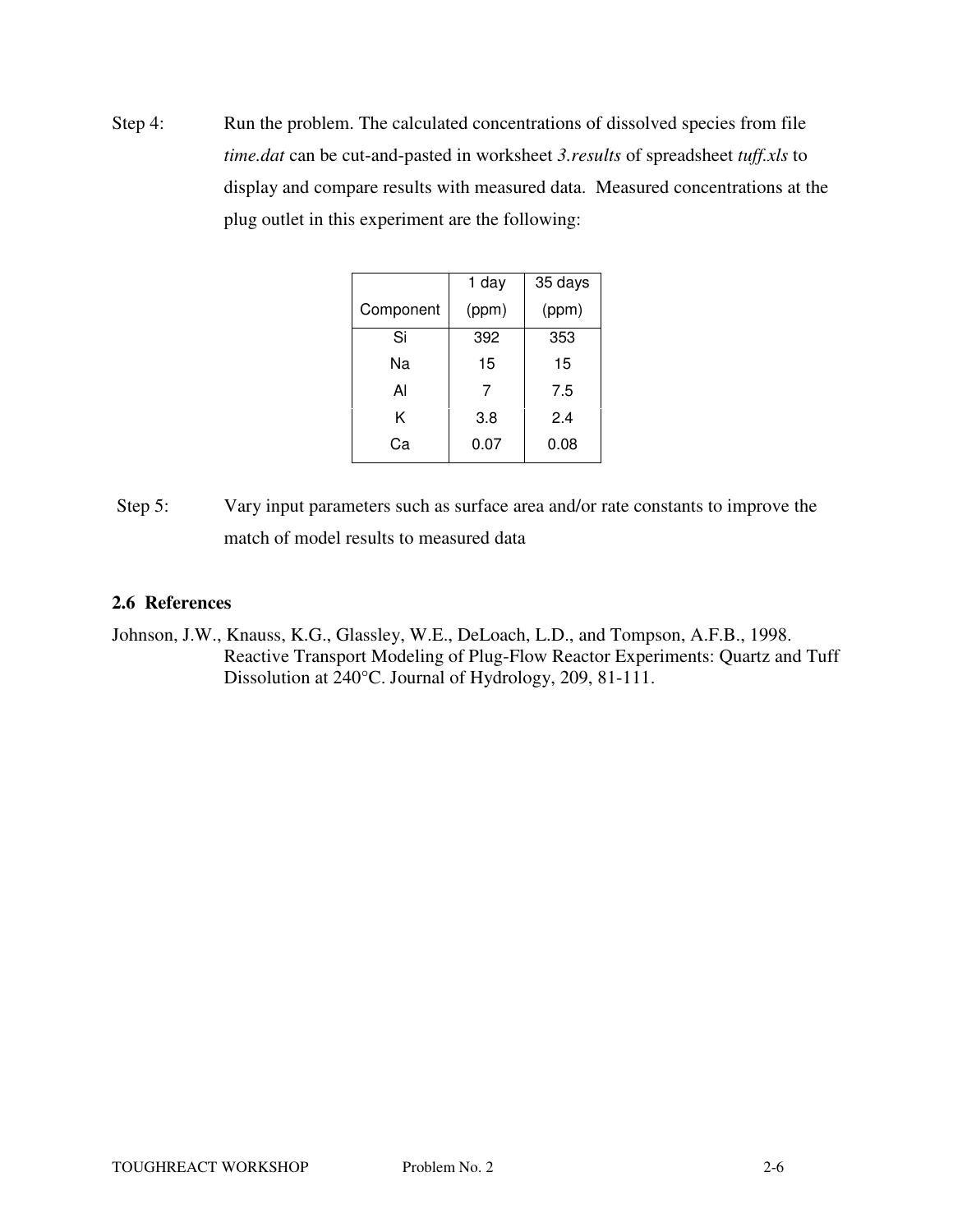# **SPACE FOR NOTES**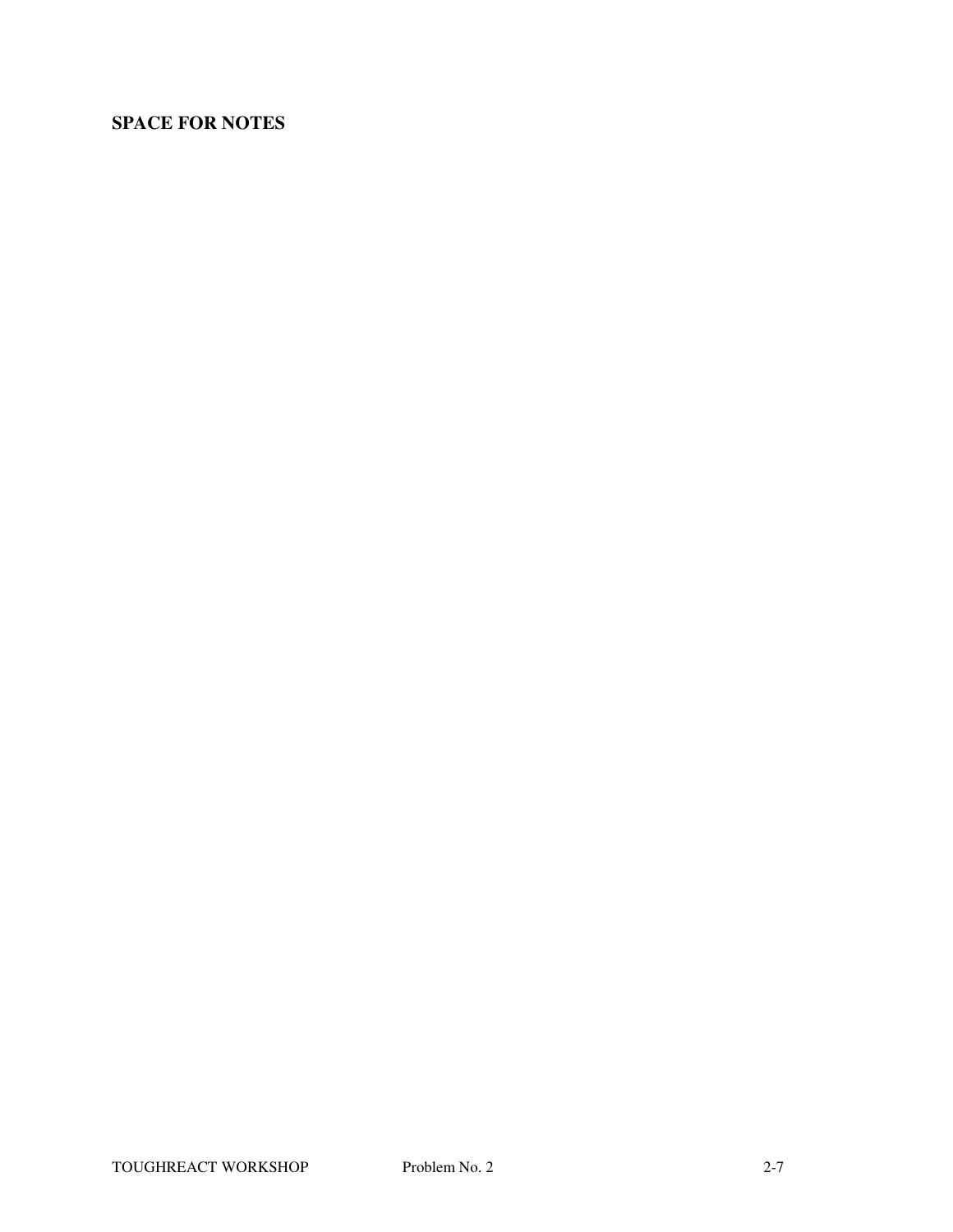#### **INPUT FILES – CHEMICAL.INP (QUARTZ PROBLEM)**

```
'PFR-3 EXPT: Quartz Dissolution at 239 C' 
'-------------------------------------------------------------------------' 
'DEFINITION OF THE GEOCHEMICAL SYSTEM' 
'PRIMARY AQUEOUS SPECIES' 
'h2o' 
'h+' 
'sio2(aq)' 
'*' 
'MINERALS' 
'quartz' 1 1 0 0 
0.2724e-07 0 1.0 1.0 0.0 0.0 0.0 0.0 
'*' 0 0 0 0 
'GASES' 
'*' 
'SURFACE COMPLEXES' 
'*' 
'species with Kd and decay decay constant(1/s)' 
                  '*' 0.0d0 
'EXCHANGEABLE CATIONS' 
' master convention ex. coef.' 
'*' 0 0 0.0 
'-------------------------------------------------------------------------' 
'INITIAL AND BOUDARY WATER TYPES' 
1 1 !niwtype, nbwtype = number of initial and boundary waters 
1 239.0 !iwtype initial, temp (C) 
' icon guess ctot ' 
'h2o' 1 1.000d+0 1.000d+0 ' ' 0. 
'h+' 1 2.5881d-6 0.0 ' ' 0. 
'sio2(aq)' 1 1.000d-10 1.000d-10 ' ' 0. 
'*' 0 0.0 0.0 ' ' 0. 
1 239.0 !itype boundary, temp (C) 
' icon guess ctot ' 
'h2o' 1 1.000d+0 1.000d+0 ' ' 0. 
'h+' 1 2.5881d-6 0.0 ' ' 0. 
'sio2(aq)' 1 1.000d-10 1.000d-10 ' ' 0. 
'*' 0 0.0 0.0 ' ' 0. 
                                                   '----------------------------------------------------------------------------' 
'INITIAL MINERAL ZONES' 
1 !nmtype= number of mineral zones 
1 !imtype 
'mineral vol.frac.' 
'quartz' 1.0000 1 
0.0 300.0 0 
'*' 0.0 0 
                              '-------------------------------------------------------------------------' 
'INITIAL gas ZONES' 
0 
'gas partial pressure' 
                         '-------------------------------------------------------------------------' 
'Permeability-Porosity Zones' 
 1 
 1 
'perm law a-par b-par tcwM1' 
  3 0.0000E+00 0.0000E+00 
                               '----------------------------------------------------------------------------' 
'INITIAL SURFACE ADSORPTION ZONES' 
0 !ndtype= number of sorption zones 
'zone ad.surf.(m2/kg) total ad.sites (mol/l)' 
'---------------------------------------if Sden=0 Kd store retardation factor' 
'INITIAL LINEAR EQUILIBRIUM Kd ZONE' 
                              1 !kdtpye=number of Kd zones
```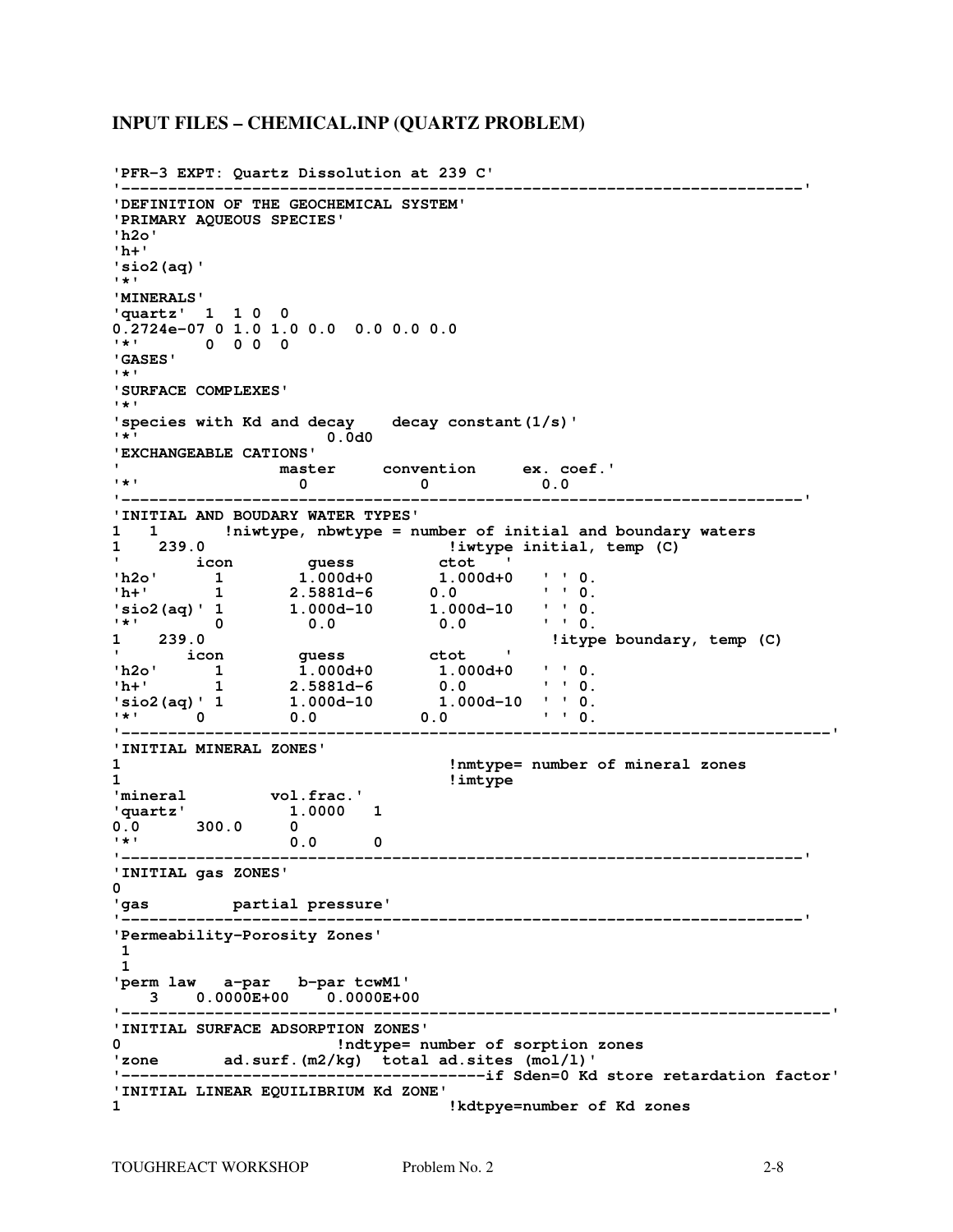|                           | !idtype                                                        |
|---------------------------|----------------------------------------------------------------|
| 'species                  | solid-density (Sden, kg/dm**3) Kd(1/kg=mass/kg solid / mass/l' |
| $\mathbf{1} + \mathbf{1}$ | 0.0<br>n n                                                     |
|                           | -----------if Sden=0 Kd store retardation factor'              |
|                           | 'INITIAL ZONES OF CATION EXCHANGE'                             |
| 0                         | !nxtype= number of exchange zones                              |
| ' zone                    | ex. capacity'                                                  |
|                           |                                                                |

**'end**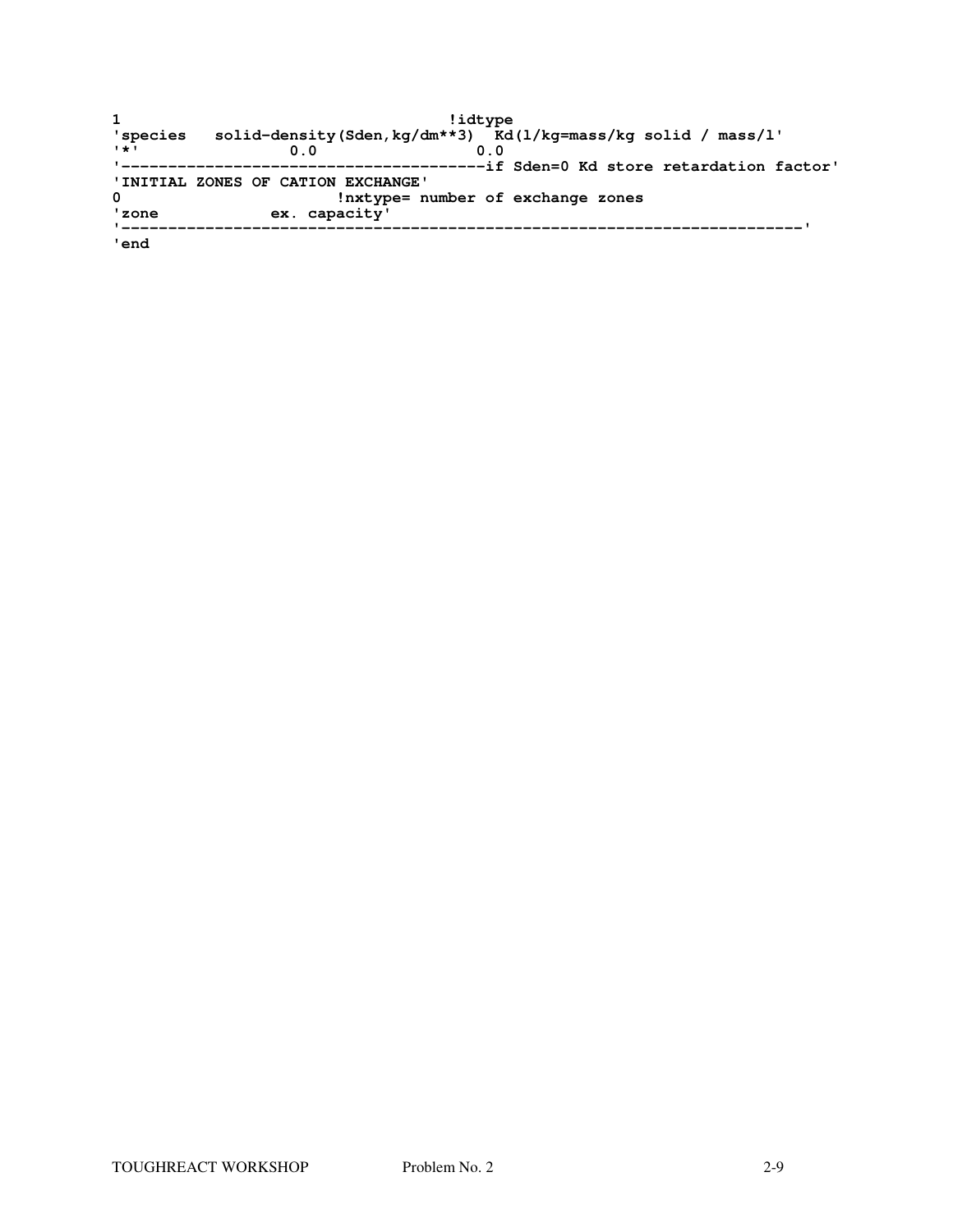#### **INPUT FILES – CHEMICAL.INP (VOLCANIC TUFF PROBLEM)**

**'PFR-5 EXPT: Tuff Dissolution at 240 C' '----------------------------------------------------------------------------- ' 'DEFINITION OF THE GEOCHEMICAL SYSTEM' 'PRIMARY AQUEOUS SPECIES' 'h2o' 'h+' 'ca++' 'na+' 'sio2(aq)' 'k+' 'alo2-' '\*' 'MINERALS' 'kaolinite' 1 3 0 0 0.4043e-8 0 1.0 1.0 0.0 0.0 0.0 0.0 0.4043e-8 0 1.0 1.0 0.0 0.0 0.0 0.0 1.e-6 0 0.0 0. 000.00 'paragonite' 1 3 0 0 0.1994e-9 0 1.0 1.0 0.0 0.0 0.0 0.0 0.1994e-9 0 1.0 1.0 0.0 0.0 0.0 0.0 1.e-6 0 0.0 0. 000.00 'muscovite' 1 3 0 0 0.1994e-9 0 1.0 1.0 0.0 0.0 0.0 0.0 0.1994e-9 0 1.0 1.0 0.0 0.0 0.0 0.0 1.e-6 0 0.0 0. 000.00 'gibbsite' 1 3 0 0 0.1213e-7 0 1.0 1.0 0.0 0.0 0.0 0.0 0.1213e-7 0 1.0 1.0 0.0 0.0 0.0 0.0 1.e-6 0**   $0.0 \quad 0.$ **'pyrophyllite' 1 3 0 0 0.4043e-8 0 1.0 1.0 0.0 0.0 0.0 0.0 0.4043e-8 0 1.0 1.0 0.0 0.0 0.0 0.0 1.e-6 0**  0. 000.00<br>**hmite'** 1300 'boehmite' **0.1213e-7 0 1.0 1.0 0.0 0.0 0.0 0.0 0.1213e-7 0 1.0 1.0 0.0 0.0 0.0 0.0 1.e-6 0 0.0 0. 000.00 'diaspore' 1 3 0 0 0.1213e-7 0 1.0 1.0 0.0 0.0 0.0 0.0 0.1213e-7 0 1.0 1.0 0.0 0.0 0.0 0.0 1.e-6 0 0.0 0. 000.00 'k-feldspar' 1 3 0 0 0.3631e-8 0 1.0 1.0 0.0 0.0 0.0 0.0 0.3631e-8 0 1.0 1.0 0.0 0.0 0.0 0.0 1.e-6 0 0.0 0. 000.00 'albite\_low' 1 3 0 0 0.7943e-7 0 1.0 1.0 0.0 0.0 0.0 0.0 0.7943e-7 0 1.0 1.0 0.0 0.0 0.0 0.0 1.e-6 0 0.0 0. 000.00 'anorthite' 1 3 0 0 0.1587e-6 0 1.0 1.0 0.0 0.0 0.0 0.0 0.1587e-6 0 1.0 1.0 0.0 0.0 0.0 0.0 1.e-6 0 0.0 0. 000.00 'quartz' 1 1 0 0 0.2836e-07 0 1.0 1.0 00.0 0.0 0.0 0.0 'cristobalite(alpha)' 1 1 0 0 0.3942e-7 0 1.0 1.0 0.0 0.0 0.0 0.0**  'sio2(am)\_G' **7.9433e-13 0 1.0 1.0 62.8 0.0 0.0 0.0 1.0 0 1.0 1.0 0.0 -7.07 0.0 -2598.0 1.e-6 0**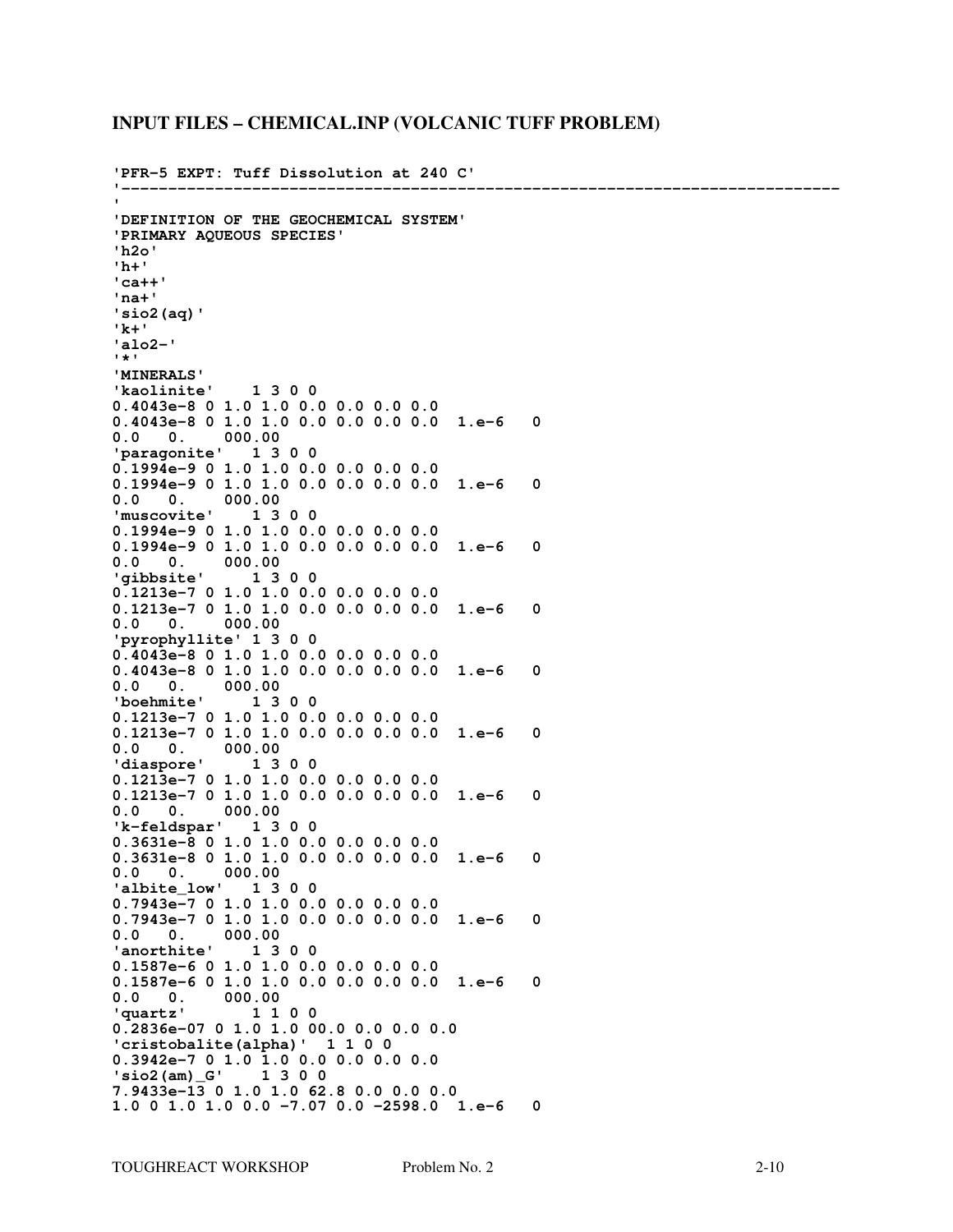**0.0 0. 000.00 '\*' 0 0 0 0 'GASES' '\*' 'SURFACE COMPLEXES' '\*' 'species with Kd and decay decay constant(1/s)' '\*' 0.0d0 'EXCHANGEABLE CATIONS' ' master convention ex. coef.' '\*' 0 0 0.0 '----------------------------------------------------------------------------' 'INITIAL AND BOUDARY WATER TYPES' 1 1 !niwtype, nbwtype = number of initial and boundary waters 1 240.0 0 !iwtype initial, temp (C) ' icon guess ctot ' 'h2o' 1 1.000d+0 1.000d+0 ' ' 0.**  1 1 2.5881d-6<br> **'ca++'** 1 1.000d-10<br>
'na+' 1 1.000d-10 **'ca++' 1 1.000d-10 1.000d-10 ' ' 0. 'na+' 1 1.000d-10 1.000d-10 ' ' 0. 'sio2(aq)' 1 1.000d-10 1.000d-10 ' ' 0.**  1.000d-10 1.000d-10 ' ' 0.<br>1.000d-10 1.000d-10 ' ' 0. 1.000d-10 1.000d-10 ' ' 0.<br>0.0 0.0 ' ' 0.  $\begin{array}{ccc} 'k+' & 1 \ 'alo2-' & 1 \ '*' & 0 \ 1 & 240.0 & 0 \end{array}$ **1 240.0 0**  1 icon guess ctot<br>
1.000d+0 1.00<sup>1</sup><br>
1.000d+0 1.00 **'h2o' 1 1.000d+0 1.000d+0 ' ' 0.**  1 2.5881d-6<br> **'h+'** 1 2.5881d-6<br> **'ca++'** 1 1.000d-10<br> **'na+'** 1 1.000d-10 1.000d-10 ' ' 0. 1 1.000d-10 1.000d-10 ' ' 0.<br> **'sio2(aq)' 1 1.000d-10 1.000d-10 ' ' 0.**<br> **'k+'** 1 1.000d-10 1.000d-10 ' ' 0. **'sio2(aq)' 1 1.000d-10 1.000d-10 ' ' 0. 'k+' 1 1.000d-10 1.000d-10 ' ' 0. 'alo2-' 1 1.000d-10 1.000d-10 ' ' 0. '\*' 0 0.0 0.0 ' ' 0. '----------------------------------------------------------------------------' 'INITIAL MINERAL ZONES' 1 !nmtype= number of mineral zones 1 !imtype 'mineral vol.frac.' 'kaolinite' 0.0000 1 1.0e-3 300. 0 'paragonite' 0.0000 1 1.0e-3 300. 0 'muscovite' 0.0000 1 1.0e-3 300. 0 'gibbsite' 0.0000 1 1.0e-3 300. 0 'pyrophyllite' 0.0000 1 1.0e-3 300. 0 'boehmite' 0.0000 1**  1.0e-3 300. 0<br> **diaspore**<br> **0.0000 'diaspore' 0.0000 1 1.0e-3 300. 0 'k-feldspar' 0.2294 1 1.0e-3 300. 0 'albite\_low' 0.1694 1 1.0e-3 300. 0 'anorthite' 0.0057 1 1.0e-3 300. 0 'quartz' 0.1507 1 1.0e-3 300. 0 'cristobalite(alpha)' 0.4449 1 1.0e-3 300. 0 'sio2(am)\_G' 0.0000 1**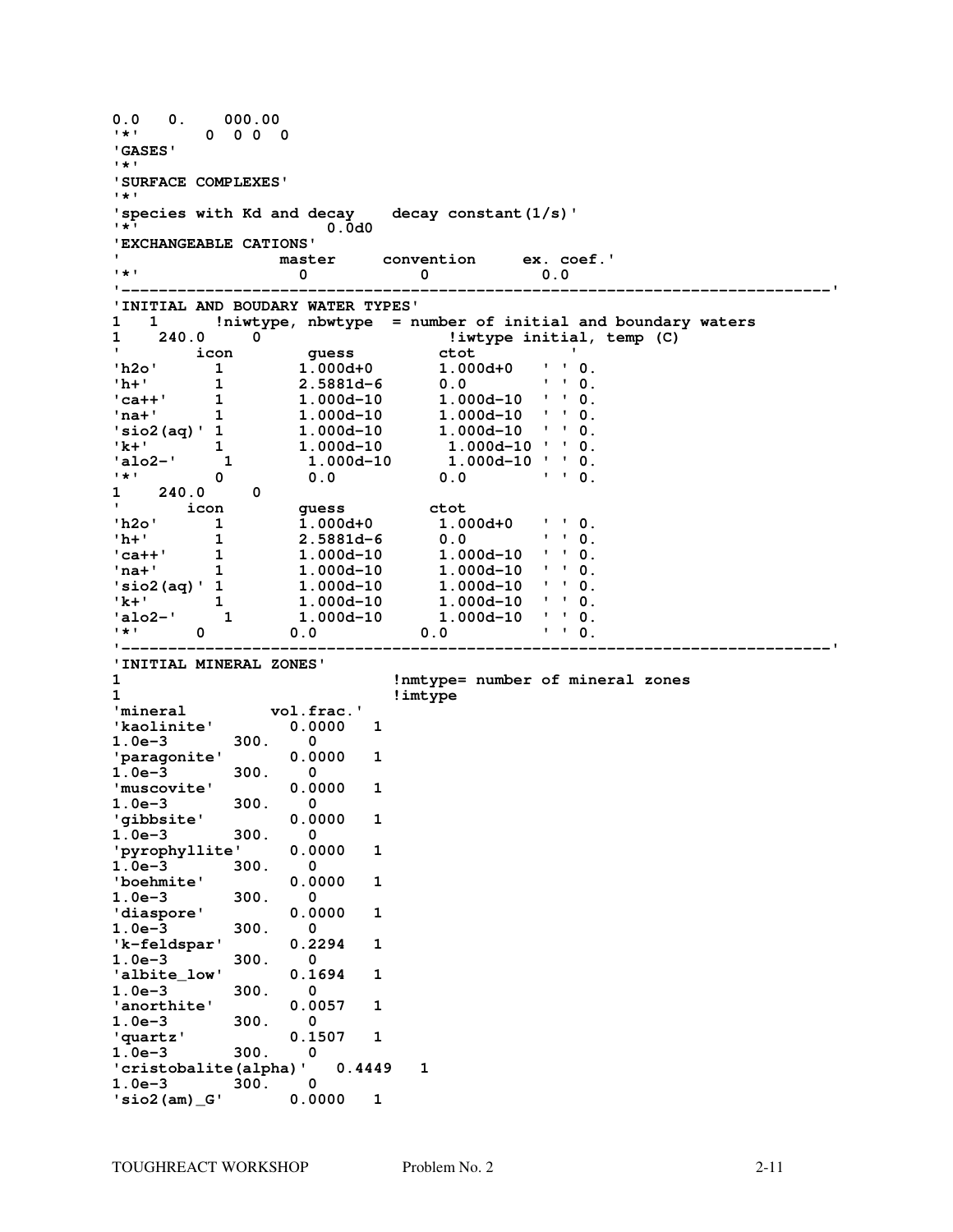```
1.0e-3 300. 0 
'*' 0.0 0 
'----------------------------------------------------------------------------' 
'INITIAL gas ZONES' 
0 
'gas partial pressure' 
'----------------------------------------------------------------------------' 
'Permeability-Porosity Zones' 
 1 
 1 
'perm law a-par b-par tcwM1' 
 3 0.0000E+00 0.0000E+00 
'----------------------------------------------------------------------------' 
'INITIAL SURFACE ADSORPTION ZONES' 
0 !ndtype= number of sorption zones 
'zone ad.surf.(m2/kg) total ad.sites (mol/l)' 
'---------------------------------------if Sden=0 Kd store retardation factor' 
'INITIAL LINEAR EQUILIBRIUM Kd ZONE' 
                          1 !kdtpye=number of Kd zones 
1 !idtype 
'species solid-density(Sden,kg/dm**3) Kd(l/kg=mass/kg solid / mass/l' 
'*' 0.0 0.0 
'---------------------------------------if Sden=0 Kd store retardation factor' 
'INITIAL ZONES OF CATION EXCHANGE' 
0 !nxtype= number of exchange zones 
'zone ex. capacity' 
'----------------------------------------------------------------------------' 
'end'
```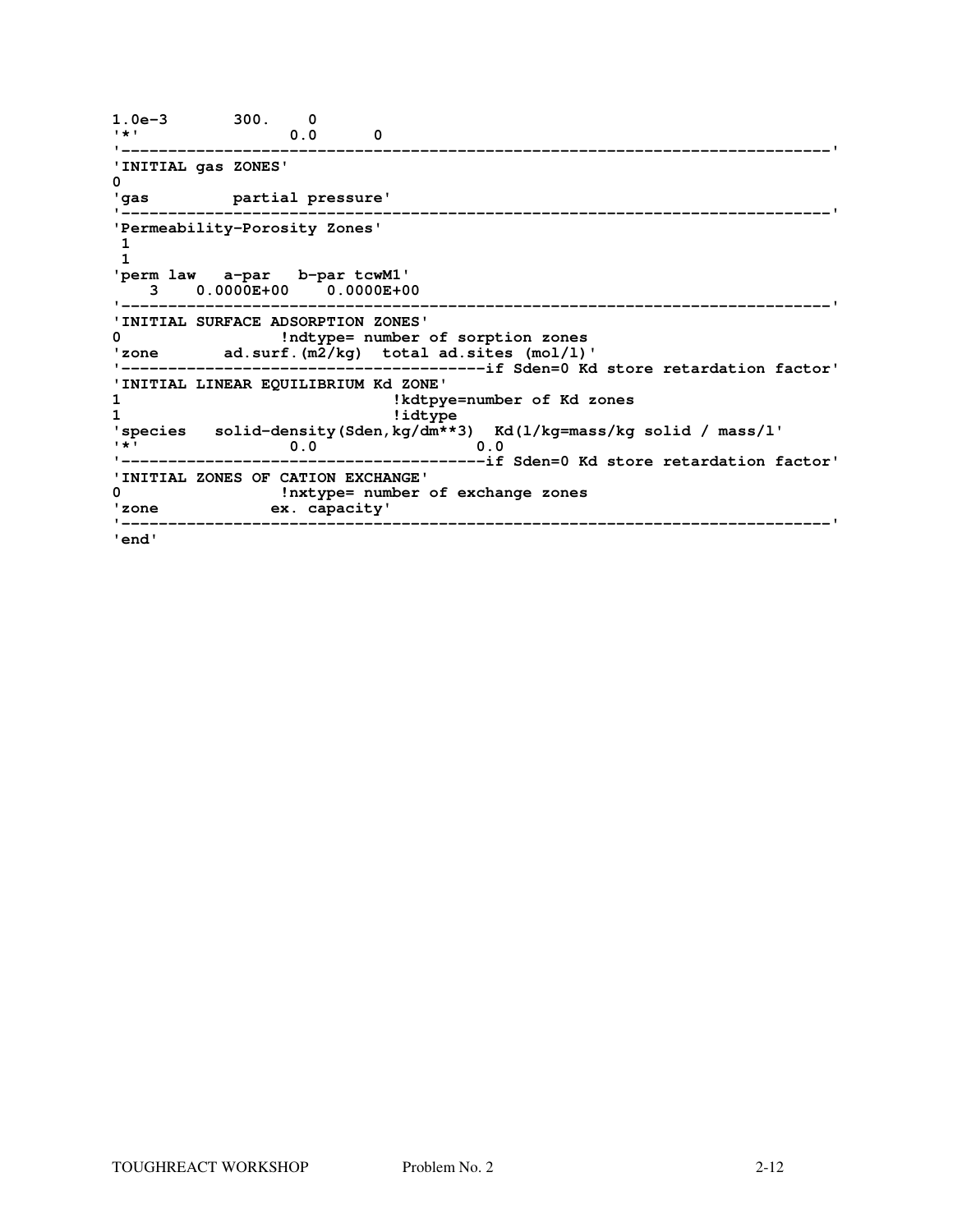#### **INPUT FILES – SOLUTE.INP (QUARTZ PROBLEM)**

```
'PFR-3 Isothermal Quartz dissolution - solute transport input of TOUGHREACT ' options for reactive chemical transport \overline{\mathbf{0}} 2 1 5 0.50 0 0 0 0 0 ! ISPIA,INIBOUND,ISOLVC,rcour,NGAS1,ichdump,kcpl,Ico2h2o,numdr constraints for chemical solver (3e10.4)  1.00e-4 0.000 2.0 !sl1min, d1min, stimax Read input and output file names: 
ther_ympR4c.dat ! thermodynamic database iter.dat ! iteration information 
tec_conc.dat ! aqueous concentrations in tecplot form tec_min.dat ! mineral data in tecplot form tec_gas.dat ! gas data in tecplot form 
time.dat ! concentrations at specific elements over time Weighting parameters 1.0 1.0 1.0 1.d-09 0.0 ! itime wupc,dffun,dffung data for convergence criteria: 
 1 0.100E-03 300 0.100E-04 30 0.100E-05 0.00E-05 0.00E-05 
!MAXITPR,TOLTR,MAXITPCH,TOLCH,MAXITPAD,TOLAD,TOLDC,TOLDR writing control variables:  2 1 1 1 1 0 1 ! NWTI,NWNOD,NWCOM,NWMIN,IWCOMT,conflag(=1:mol/l),minflag(=1:Vf)pointer of nodes for writing in time: rk 31 
pointer of components for writing (15 per line, 15I5):  3 
pointer of minerals for writing (20 per line, 20I5):  1 
default values of chemical zone codes for grid blocks:  1 1 1 1 0 0 1 1 chemical zone codes for nodes: nodes connected to gas supply (i.e.) atmosphere
```
**end**